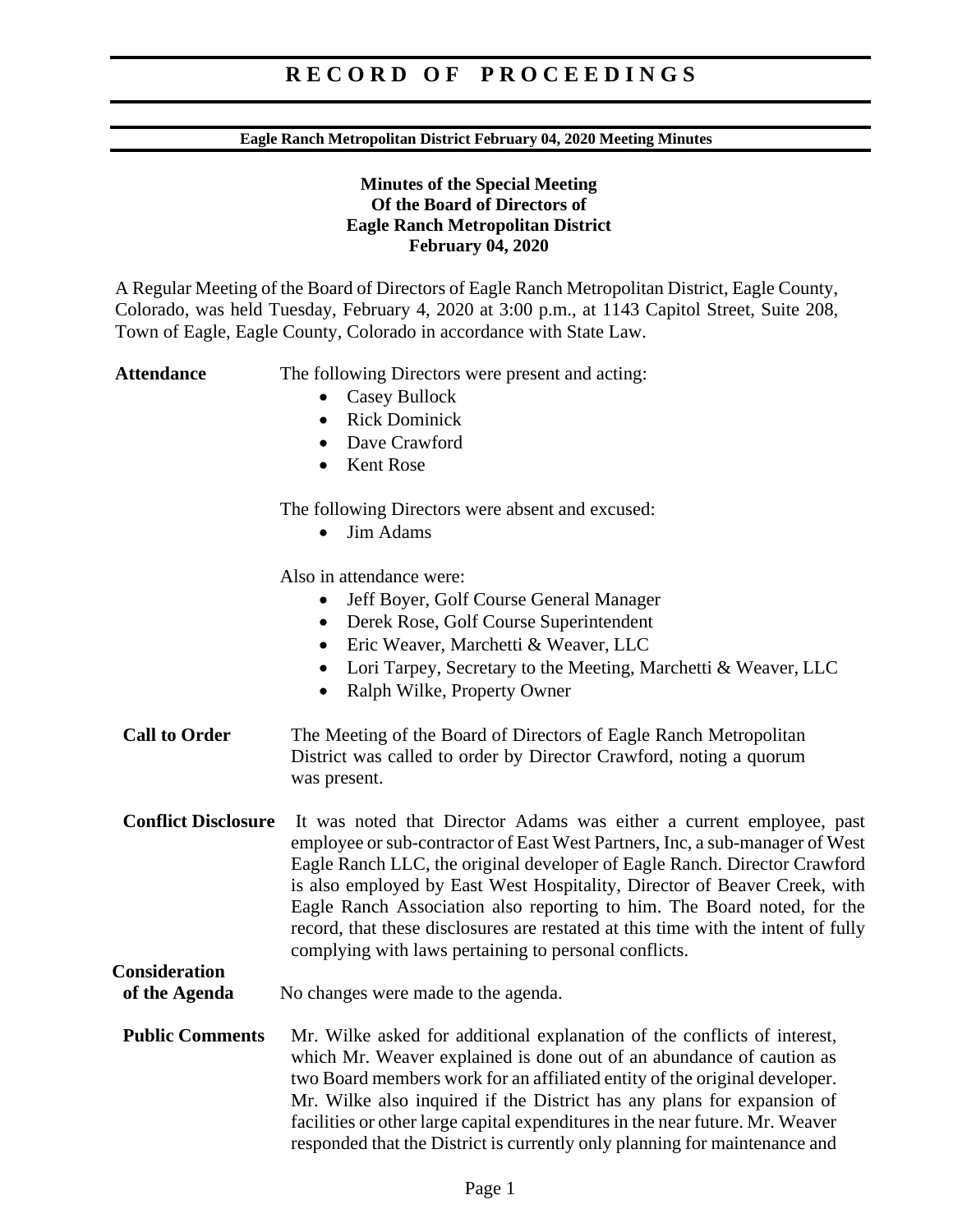#### **Eagle Ranch Metropolitan District February 04, 2020 Meeting Minutes**

replacement of existing facilities, such as cart paths, irrigation system, etc. Mr. Wilke complemented Derek & Jeff on the job that they do but is concerned with deficit of golf course. Director Dominick commented that he had the same concern when he became a Board member and noted that the Board and staff regularly evaluate the levels of service provided to minimize the deficit while providing a great guest experience and maintaining property values for everyone within the District. Mr. Wilke thanked everyone in attendance for their hard work and then left the meeting.

**Minutes** The Board reviewed the minutes of the October 29, 2019 meeting. By motion duly made and seconded it was unanimously

> **RESOLVED** to approve the October 29, 2019 meeting minutes as presented.

#### **2020 Meeting Calendar**

The Board reviewed the proposed regular meetings and by motion duly made and seconded it was unanimously

**RESOLVED** to approve the meeting calendar as presented.

#### **24 Hour Posting Location**

The Board reviewed the Resolution Designating to Post Notices, noting that notices will be posted at www.eargleranchmetro.org at least 24 hours prior to the meeting. By motion duly made and seconded it was unanimously

> **RESOLVED** to adopt the Resolution Designating Location to Post Notices.

#### **2020 Election Resolution Amendment**

Mr. Weaver stated that Diane Kovalik is no longer with his firm and that Lori Tarpey has taking her place. By motion duly made and seconded it was unanimously

> **RESOLVED** to adopt the Resolution Appointing a Replacement Designated Election Official to Conduct the May 2020 Election.

#### **Manager's Report**

Mr. Boyer presented the General Manager's Report, highlighting that after performing his annual analysis of fees and revenues, it is recommended that nearly all rates remain the same as 2019. After discussion and by motion duly made and seconded it was unanimously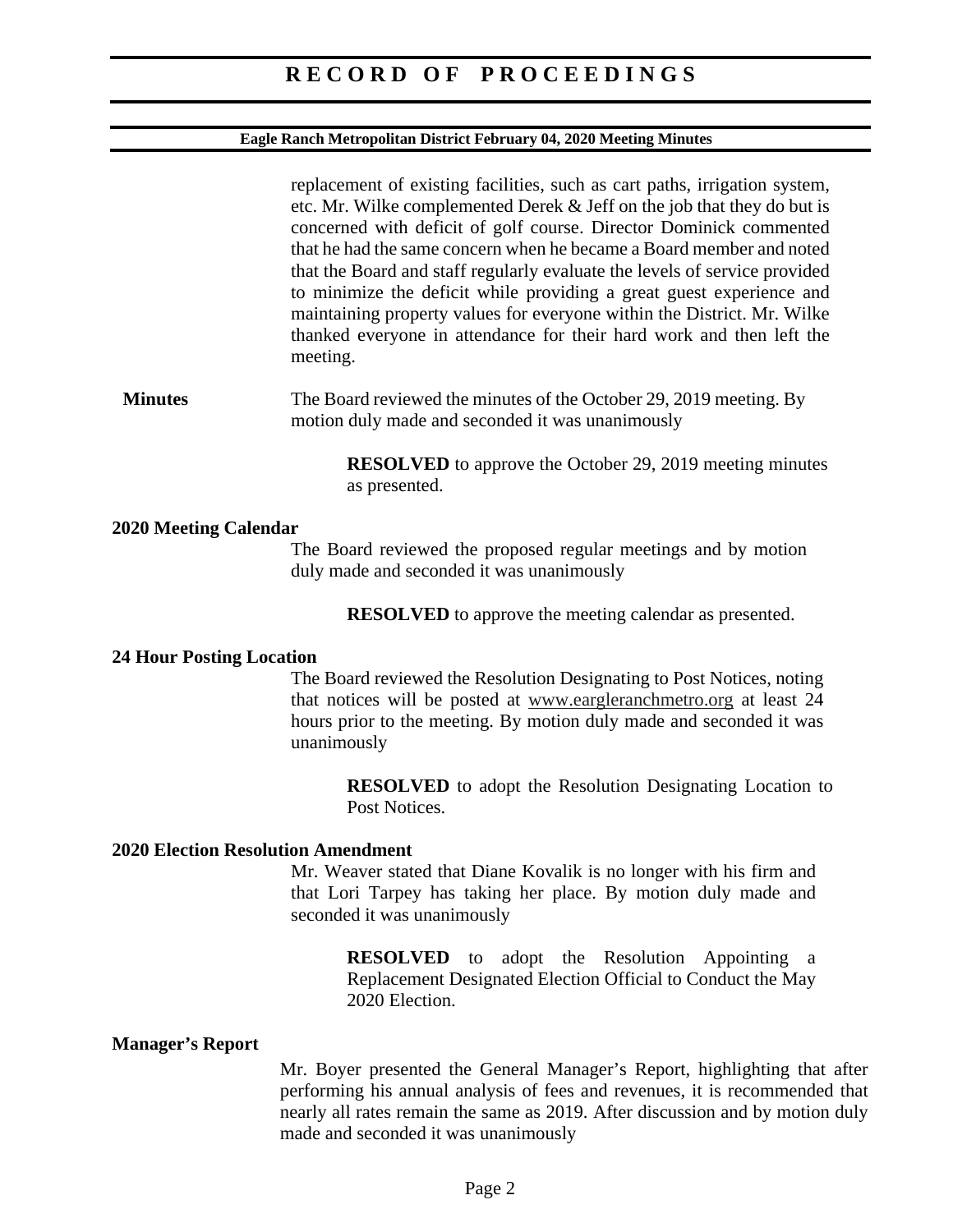#### **Eagle Ranch Metropolitan District February 04, 2020 Meeting Minutes**

**RESOLVED** to adopt the 2020 Rates as presented.

Mr. Boyer also highlighted the 2020 marketing plan, his desire to provide Nate Corsbie, Head Golf Professional, with a more flexible work schedule this summer, and a plan to crack fill and seal coat the cart paths this summer. The Board agreed with Mr. Boyers recommendations and directed him to proceed. Mr. Boyer also noted that he continues to research the potential purchase and operation of a golf simulator.

#### **2019 Preliminary Financials**

Mr. Weaver reviewed the preliminary December 31, 2019 financial statements. Golf revenues came in lower than expected due to early snowfall, but expenses finished favorable to forecast, allowing the District overall to finish the year positive to forecast. Mr. Weaver also stated that he is evaluating whether the use of bill.com to process invoices electronically would be a good fit for the District. The Board felt that if staff ultimately decides it would be of benefit to the District that they should proceed with implementing bill.com.

#### **Accounts Payable**

The accounts payable schedule was provided in the Board packet. Upon review and by motion duly made and seconded it was unanimously

**RESOLVED** to approve and ratify the accounts payable listing, as presented.

#### **Adjournment**

There being no further business to come before the Board and upon motion duly made and seconded it was unanimously

> **RESOLVED** to adjourn the meeting of the Eagle Ranch Metropolitan District Board of Directors held February 4, 2020.

> > Respectfully Submitted,

Lori Tarpey Secretary to the Meeting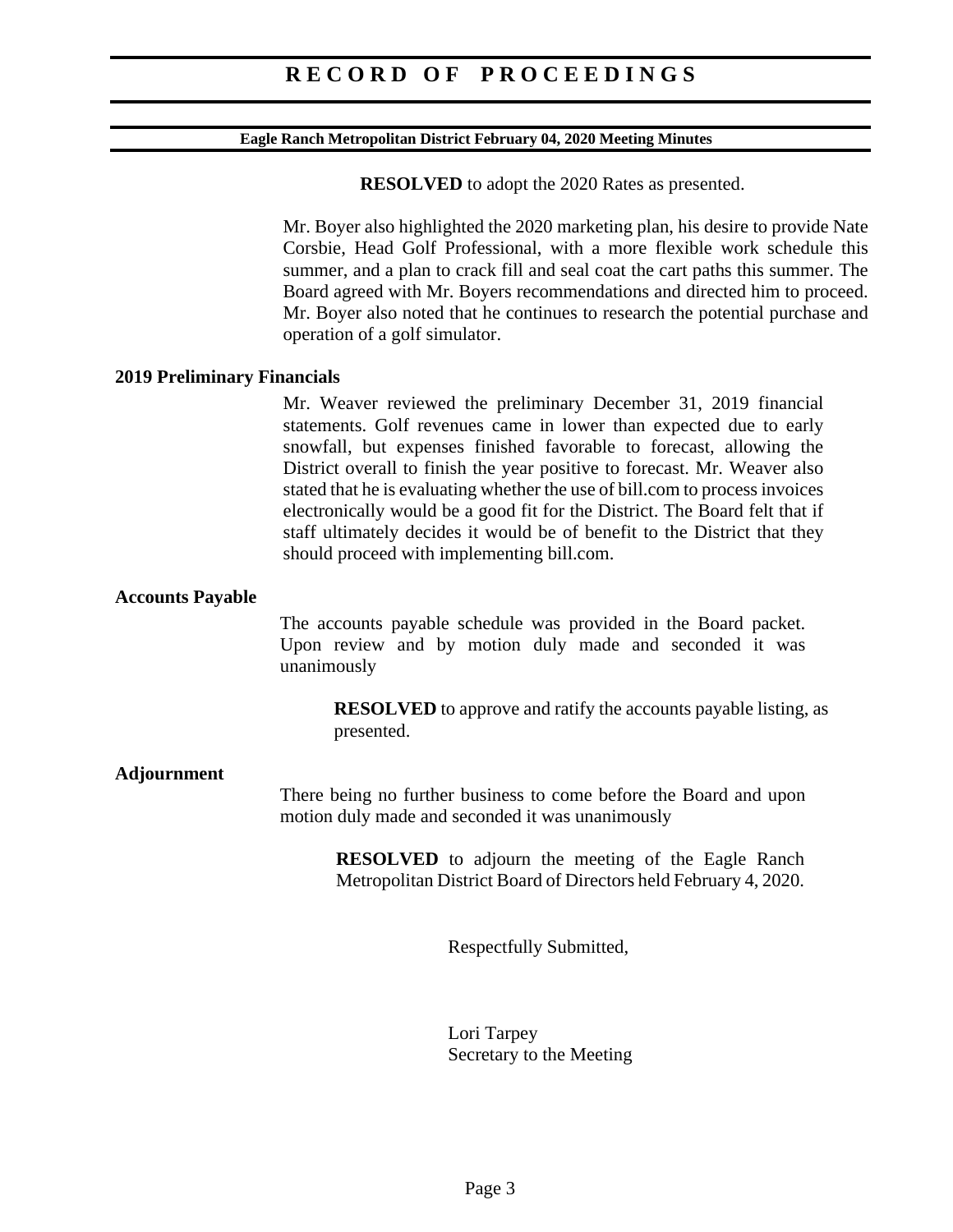#### **Eagle Ranch Metropolitan District March 23, 2020 Meeting Minutes**

#### **Minutes of the Special Meeting Of the Board of Directors of Eagle Ranch Metropolitan District March 23, 2020**

A Special Meeting of the Board of Directors of Eagle Ranch Metropolitan District, Eagle County, Colorado, was held Monday March 23, 2020 at 1:00 p.m., via teleconferencing due to the State of Emergency declared by Governor Polis and Public Health Order 20-23 Implementing Social Distancing Measures, and the threat posed by the COVID-19 coronavirus in accordance with State Law.

**Attendance** The following Directors were present and acting:

- Rick Dominick
- Dave Crawford
- Kent Rose
- Jim Adams
- Casey Bullock

The following Directors were absent and excused:

|                                | Also in attendance were:<br>• Jeff Boyer, Golf Course General Manager<br>• Derek Rose, Golf Course Superintendent<br>· Eric Weaver, Marchetti & Weaver, LLC<br>• Lori Tarpey, Secretary to the Meeting, Marchetti & Weaver, LLC                                                                                                                                                                                                                                                                                                         |  |
|--------------------------------|-----------------------------------------------------------------------------------------------------------------------------------------------------------------------------------------------------------------------------------------------------------------------------------------------------------------------------------------------------------------------------------------------------------------------------------------------------------------------------------------------------------------------------------------|--|
| <b>Call to Order</b>           | The Meeting of the Board of Directors of Eagle Ranch Metropolitan District<br>was called to order by Director Crawford, noting a quorum was present.                                                                                                                                                                                                                                                                                                                                                                                    |  |
| <b>Conflict Disclosure</b>     | It was noted that Director Adams was either a current employee, past employee<br>or sub-contractor of East West Partners, Inc, a sub-manager of West Eagle Ranch<br>LLC, the original developer of Eagle Ranch. Director Crawford is also employed<br>by East West Hospitality, Director of Beaver Creek, with Eagle Ranch<br>Association also reporting to him. The Board noted, for the record, that these<br>disclosures are restated at this time with the intent of fully complying with laws<br>pertaining to personal conflicts. |  |
| Consideration<br>of the Agenda | No changes were made to the agenda.                                                                                                                                                                                                                                                                                                                                                                                                                                                                                                     |  |
| <b>Public Comments</b>         | None.                                                                                                                                                                                                                                                                                                                                                                                                                                                                                                                                   |  |
| <b>Minutes</b>                 | The Board reviewed the minutes of the February 4, 2020 meeting. By motion<br>duly made and seconded it was unanimously                                                                                                                                                                                                                                                                                                                                                                                                                  |  |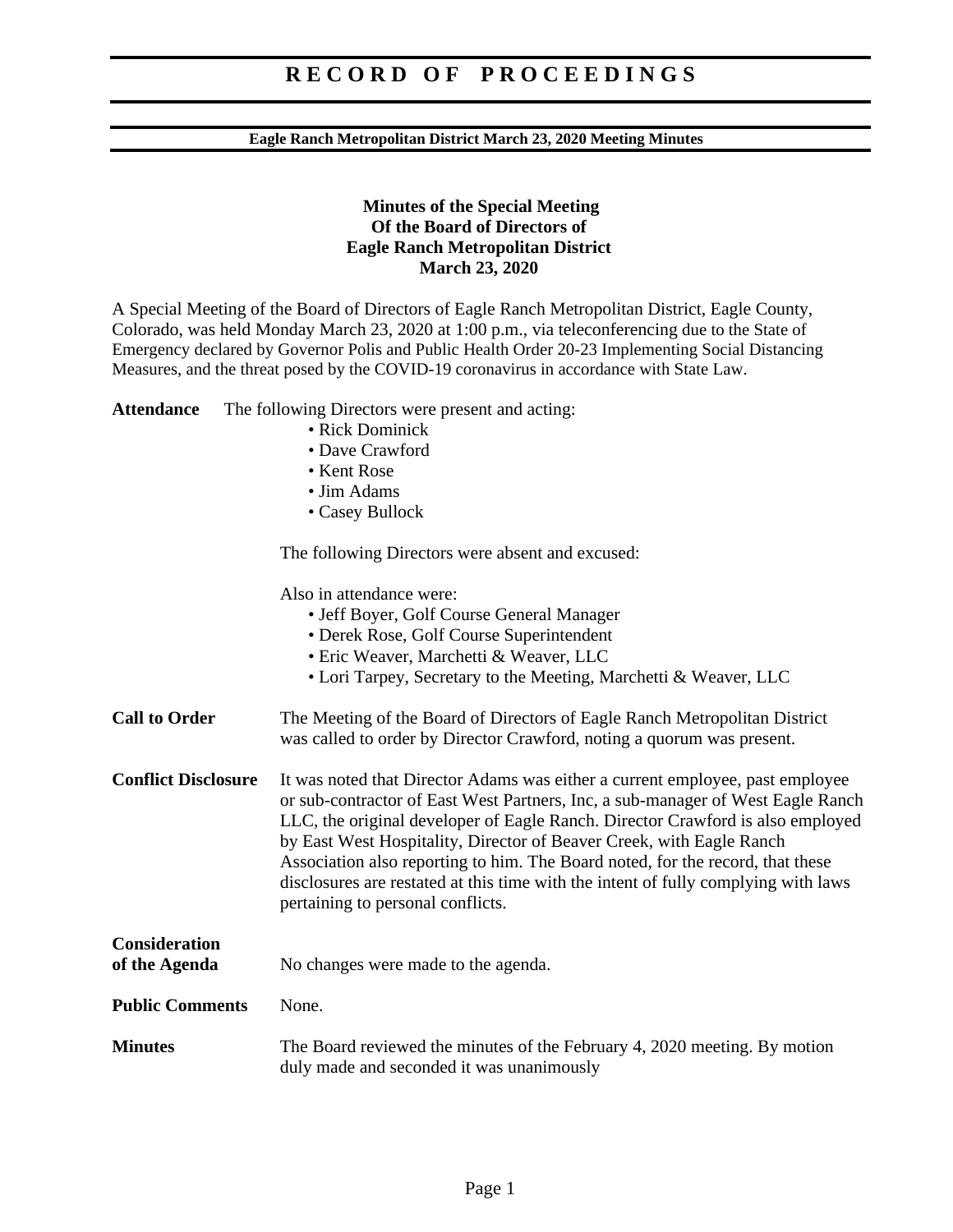#### **Eagle Ranch Metropolitan District March 23, 2020 Meeting Minutes**

**RESOLVED** to approve the February 4, 2020 meeting minutes as presented.

#### **2020 Resolution Declaring Emergency Procedures and Authorizing Teleconferencing for Regular and Special Meetings.**

Mr. Weaver reviewed the resolution, which calls for meetings to be held electronically due to the COVID 19 pandemic. By motion duly made and seconded it was unanimously

**RESOLVED** to adopt the Resolution Declaring Emergency Procedures and Authorizing Teleconferencing for Regular and Special Meetings.

#### **Golf Operations for 2020 Season**

The group discussed whether the golf course should open amid the COVID-19 social distancing recommendations. Mr. Boyer stated that April  $6<sup>th</sup>$  is when they opened the course last year and in other years, they waited until  $2<sup>nd</sup>$  weekend in April to open. He said the earliest they would have opened, absent COVID-19, would have been Saturday March 28, depending on snow.

The Board discussed the many operations challenges of potentially losing seasonal staff if the course cannot open in the near future, ramp up time for food and beverage operations, communication with golfers, social distancing of employees and patrons, sanitizing carts restrooms, and other items, amended play policies to limit exposure to patrons, and other challenges.

The Board determined that staff should continue to make diligent plans for reopening but will wait on further guidance from Eagle County Public Health.

#### **2019 Preliminary Audited Financial Statements**

The review and approval of financial statements was tabled until another meeting.

#### **Accounts Payable**

The accounts payable schedule was provided in the Board packet. Upon review and by motion duly made and seconded it was unanimously

**RESOLVED** to approve and ratify the accounts payable listing, as presented.

#### **Next Special Meeting Scheduled**

A follow up meeting was scheduled for April 6th at 1:00 pm.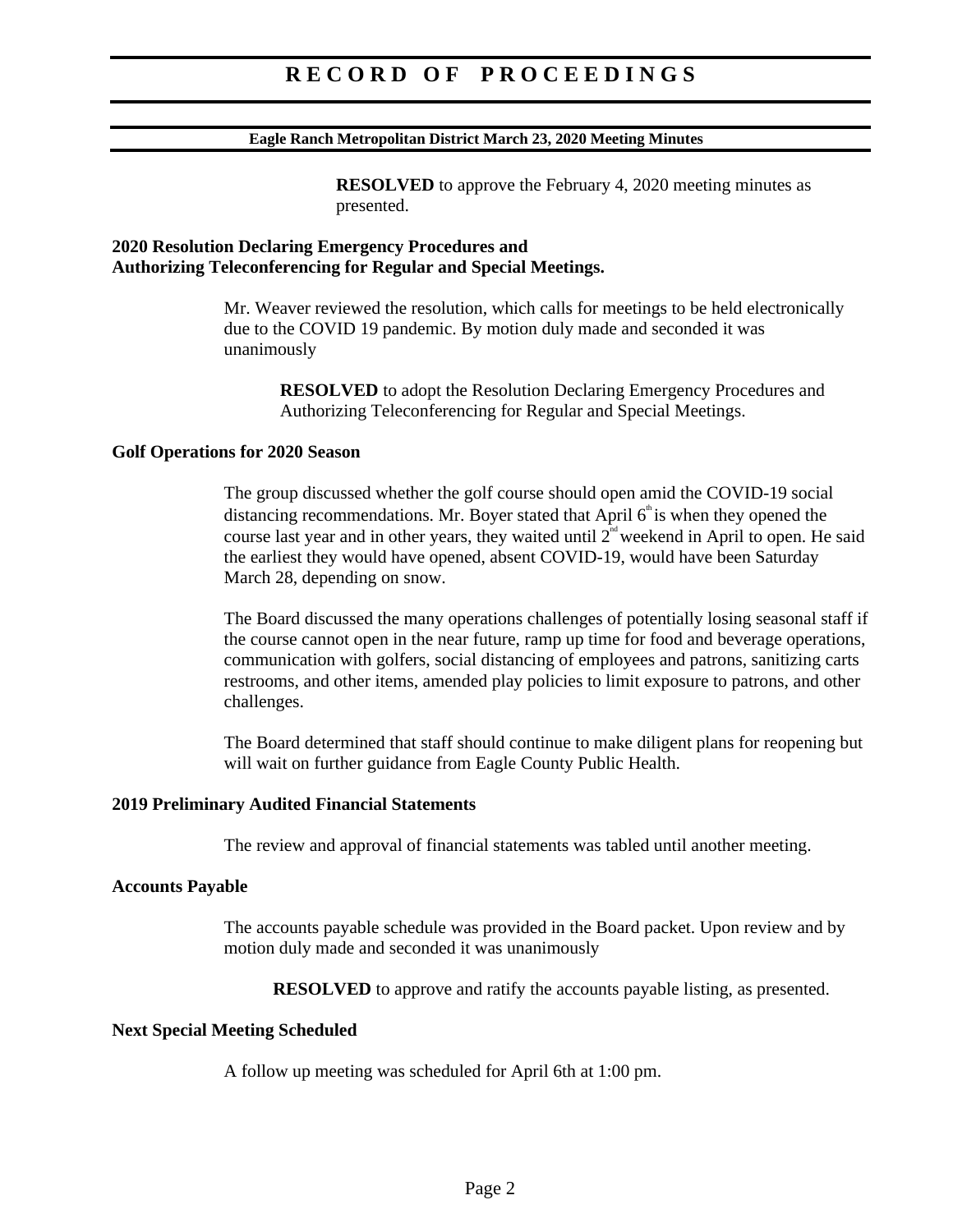#### **Eagle Ranch Metropolitan District March 23, 2020 Meeting Minutes**

#### **Other Business**

Mr. Boyer discussed the budgeted capital project to repair, crack seal, and seal coat the cart paths. The Board directed Mr. Boyer to work with the contractor to determine pricing and availability as this could be aa great year to get the project completed with less impact to golfers.

Mr. Weaver updated the Board that the election had been cancelled because there were only two self-nomination forms received for two vacant positions. Kent's and Casey's new terms will be updated in May when their oaths of office are taken.

**Adjournment** There being no further business to come before the Board and upon motion duly made and seconded it was unanimously

> **RESOLVED** to adjourn the meeting of the Eagle Ranch Metropolitan District Board of Directors held March 23, 2020.

> > Respectfully Submitted,

Lori Tarpey Secretary to the Meeting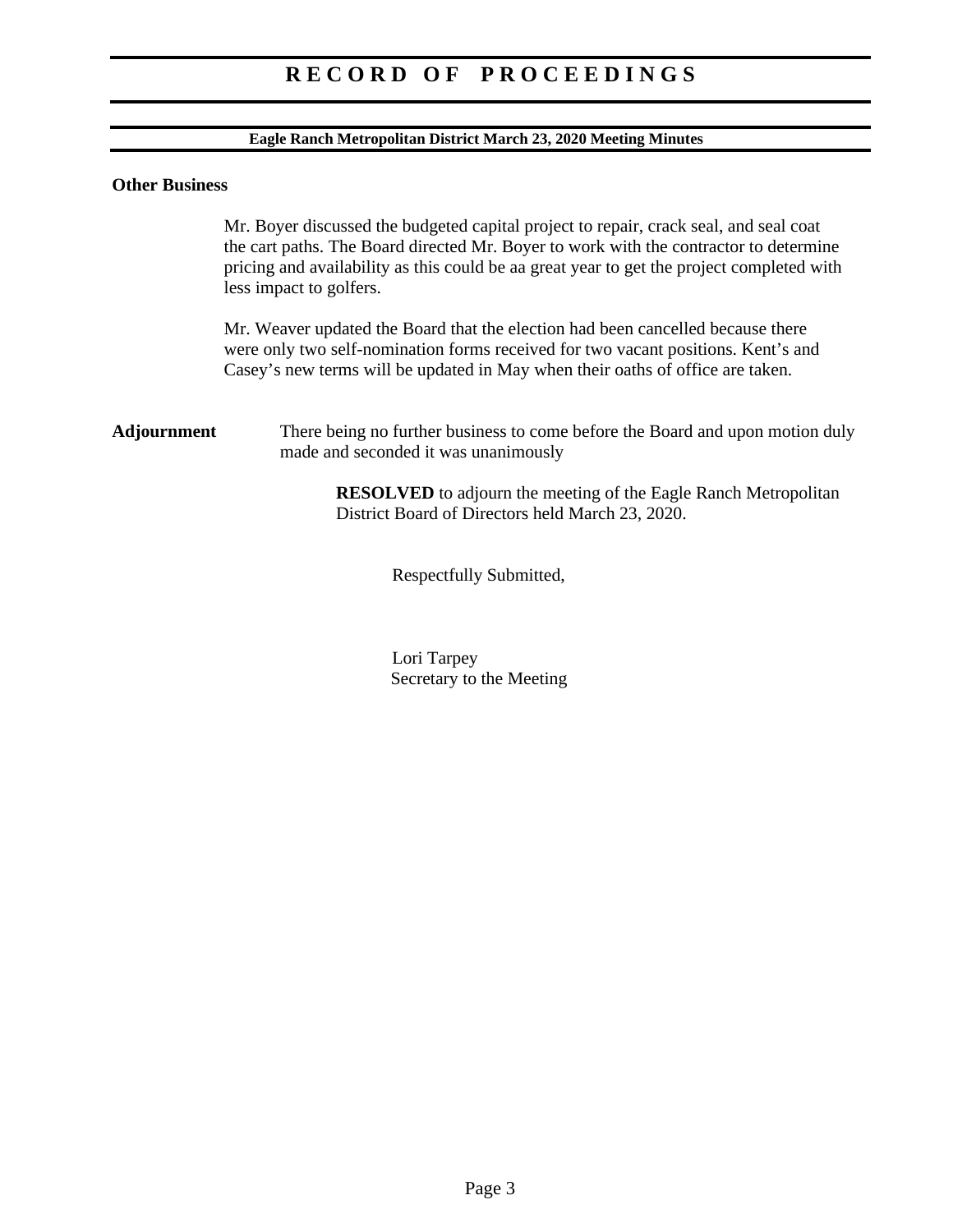#### **Eagle Ranch Metropolitan District April 06, 2020 Meeting Minutes**

#### **Minutes of the Special Meeting Of the Board of Directors of Eagle Ranch Metropolitan District April 6, 2020**

A Special Meeting of the Board of Directors of Eagle Ranch Metropolitan District, Eagle County, Colorado, was held Monday April 6, 2020 at 1:00 p.m., via teleconferencing due to the State of Emergency declared by Governor Polis and Public Health Order 20-23 Implementing Social Distancing Measures, and the threat posed by the COVID-19 coronavirus in accordance with State Law.

| <b>Attendance</b>                     | The following Directors were present and acting:                                                                                                                                                                                                                                                                                                                                                                                                                                                                                        |  |
|---------------------------------------|-----------------------------------------------------------------------------------------------------------------------------------------------------------------------------------------------------------------------------------------------------------------------------------------------------------------------------------------------------------------------------------------------------------------------------------------------------------------------------------------------------------------------------------------|--|
|                                       | · Rick Dominick<br>• Dave Crawford<br>• Kent Rose<br>• Jim Adams<br>• Casey Bullock                                                                                                                                                                                                                                                                                                                                                                                                                                                     |  |
|                                       | The following Directors were absent and excused:<br>• None                                                                                                                                                                                                                                                                                                                                                                                                                                                                              |  |
|                                       | Also in attendance were:<br>• Jeff Boyer, Golf Course General Manager<br>• Derek Rose, Golf Course Superintendent<br>· Eric Weaver, Marchetti & Weaver, LLC<br>• Lori Tarpey, Secretary to the Meeting, Marchetti & Weaver, LLC                                                                                                                                                                                                                                                                                                         |  |
| <b>Call to Order</b>                  | The Meeting of the Board of Directors of Eagle Ranch Metropolitan District<br>was called to order by Director Crawford, noting a quorum was present.                                                                                                                                                                                                                                                                                                                                                                                    |  |
| <b>Conflict Disclosure</b>            | It was noted that Director Adams was either a current employee, past employee<br>or sub-contractor of East West Partners, Inc, a sub-manager of West Eagle Ranch<br>LLC, the original developer of Eagle Ranch. Director Crawford is also employed<br>by East West Hospitality, Director of Beaver Creek, with Eagle Ranch<br>Association also reporting to him. The Board noted, for the record, that these<br>disclosures are restated at this time with the intent of fully complying with laws<br>pertaining to personal conflicts. |  |
| <b>Consideration</b><br>of the Agenda | No changes were made to the agenda.                                                                                                                                                                                                                                                                                                                                                                                                                                                                                                     |  |
| <b>Public Comments</b>                | None.                                                                                                                                                                                                                                                                                                                                                                                                                                                                                                                                   |  |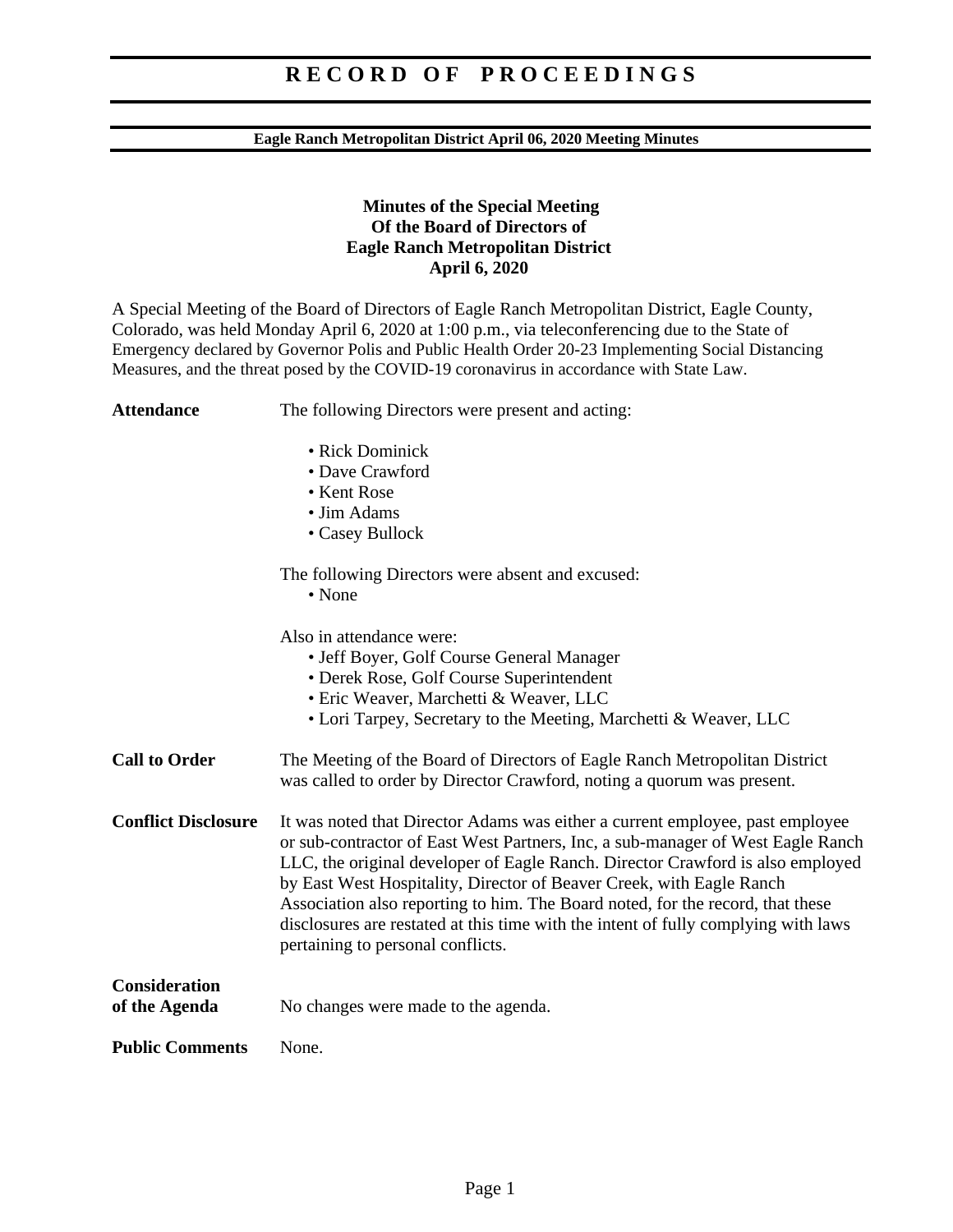#### **Eagle Ranch Metropolitan District April 06, 2020 Meeting Minutes**

#### **Golf Operations for 2020 Season- COVID-19**

Board members discussed Eagle County's decisions regarding whether or not golf courses would be allowed to open. Governor Polis has extended the stay-at-home order through end of month, so they believe that Eagle County will follow the State public health order.

The board discussed the cart path project. Derek Rose met with a contractor regarding cart paths and said that the estimate they received for crackfill and seal coat of all cart paths was \$110k-\$115k. Given the fact that the district only has an \$80k budget, the contractor recommended only repairing and crack filling cart paths and waiting to do a sealcoat until a later year and t is largely an aesthetic enhancement. A full mill and overlay likely won't happen for 3-4 years. They discussed the contract with Borne Consulting to oversee the cart path project was \$11,500, which includes the RFP, working with contractor and defining scope, and oversight of the project. Mr. Boyer stated that project can be done while the course is open for play. The board directed Mr. Boyer to work with the contractor to remove the sealcoat from the scope of work and to also work with Borne Engineering on a reduced price due to the reduction of the scope of the project.

The group discussed course operations and stimulus funds available to staff and/or the District. Mr. Weaver mentioned that he's reviewed the acts and they haven't found any aid that is available to public entities. However, staff are able to apply for unemployment, even if it is due to a delay of them being hired for the season. Mr. Weaver also mentioned that the County updated their public order while on this call to extend the order until April  $30^{\circ}$  and golf courses are specifically prohibited.

Director Crawford asked where costs could be cut to offset the likely decrease in revenues. Mr. Boyer reviewed 2 scenarios that were included in the board packet. Scenario 1 cut 10% of hourly wages and keeping Year-round salary staff at same. The  $2<sup>nd</sup>$  scenario projecting larger revenue loss and cuts of 10% on year-round and 20% on hourly wages as well as cutting other costs. The Board determined to maintain status quo and that if public order is extended beyond April 30, they will need to revisit.

Further discussion was made on what operations would look like if Eagle County allows golf courses to open May 1, including carts, bathrooms, driving range/putting green/chipping green, clubhouse opening, and other operational matters.

The group discussed potential reductions in season pass prices and determined to table the discussion until it is known when the course will open. The Board directed Mr. Boyer to work with individuals that may be seeking full refunds.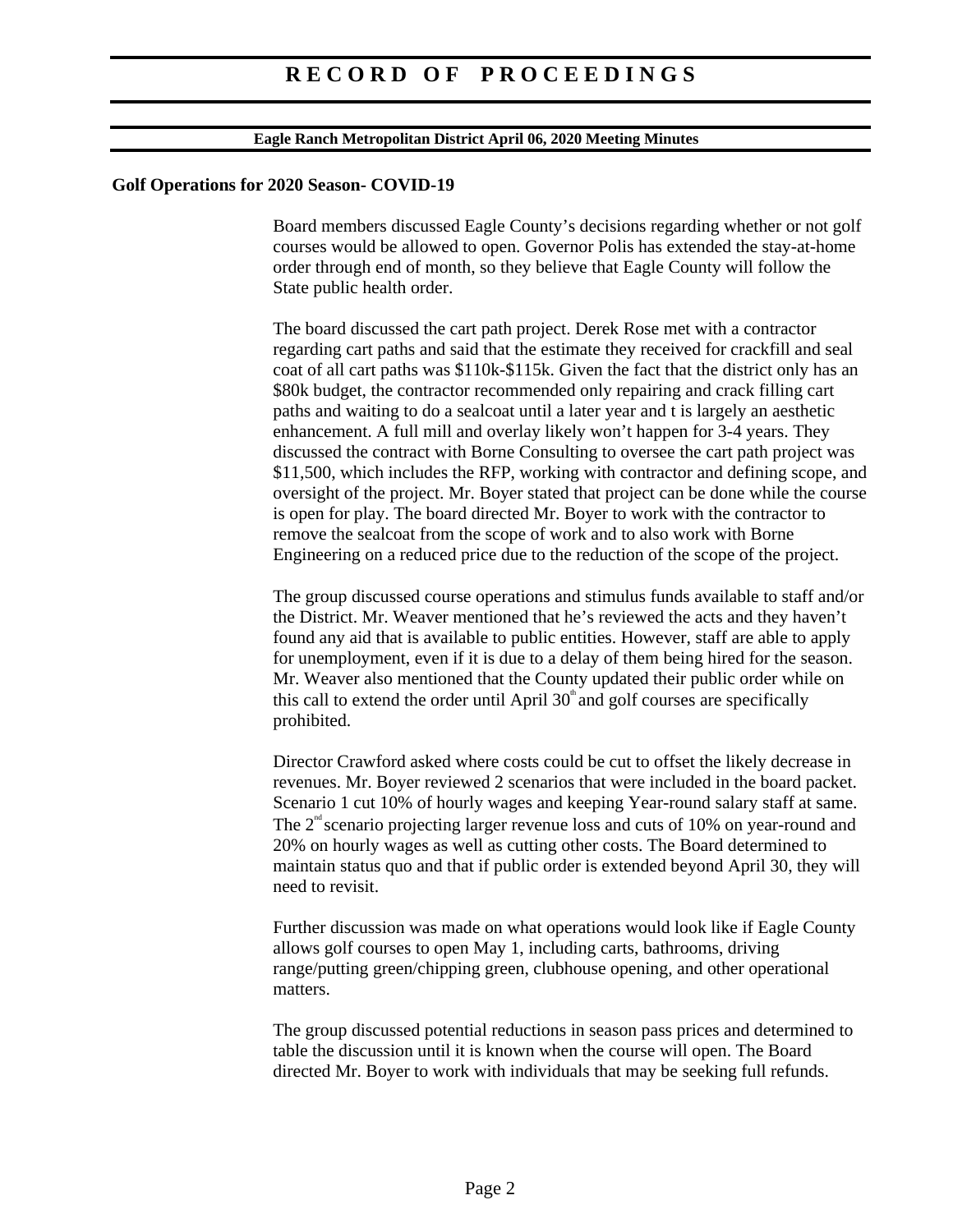| Eagle Ranch Metropolitan District April 06, 2020 Meeting Minutes                                                                                                                                                                                                  |             |  |
|-------------------------------------------------------------------------------------------------------------------------------------------------------------------------------------------------------------------------------------------------------------------|-------------|--|
| Adjournment<br>There being no further business to come before the Board and upon motion duly<br>made and seconded it was unanimously<br><b>RESOLVED</b> to adjourn the meeting of the Eagle Ranch Metropolitan<br>District Board of Directors held April 6, 2020. |             |  |
|                                                                                                                                                                                                                                                                   |             |  |
|                                                                                                                                                                                                                                                                   | Lori Tarpey |  |

Secretary to the Meeting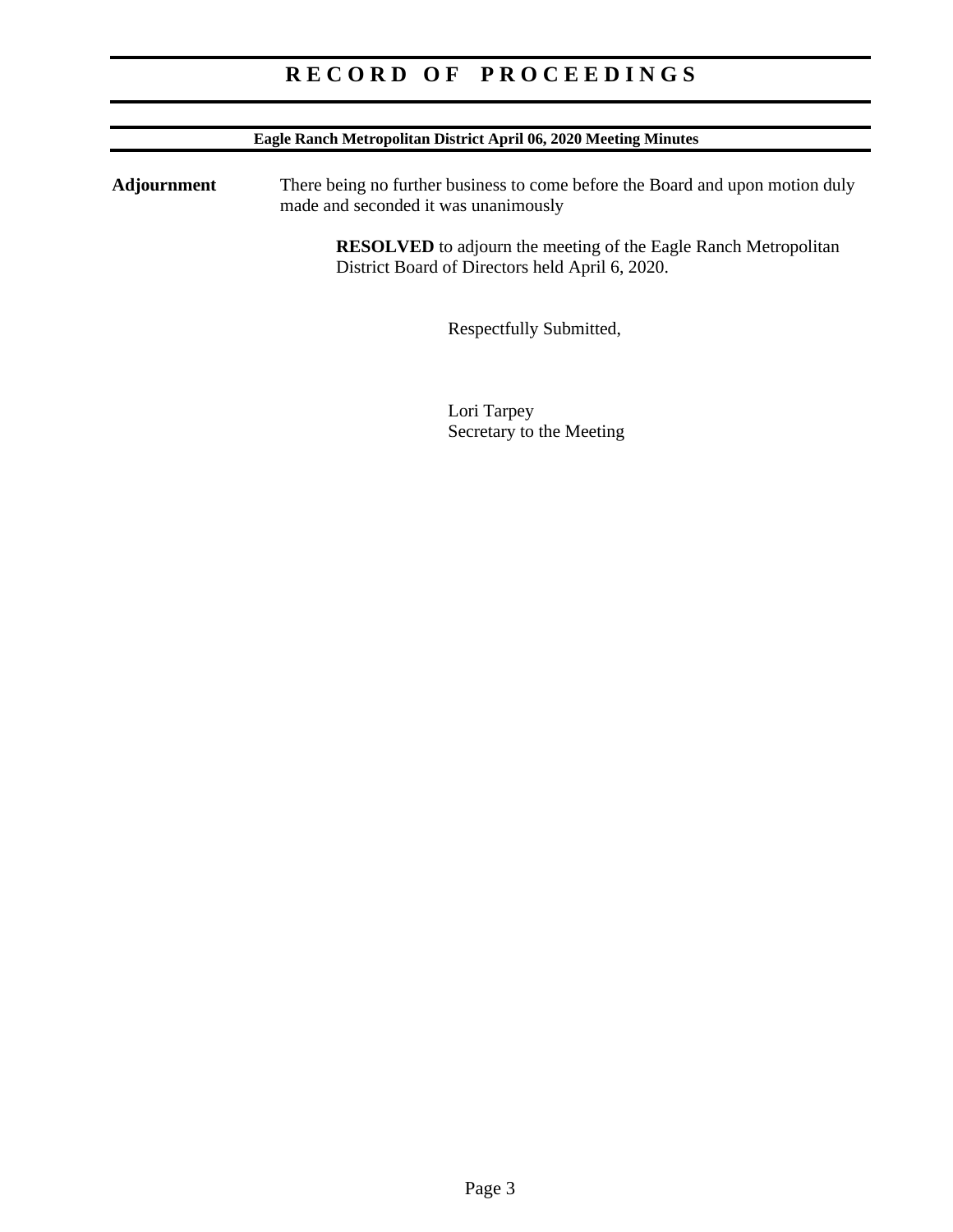#### **Eagle Ranch Metropolitan District April 27, 2020 Meeting Minutes**

### **Minutes of the Special Meeting Of the Board of Directors of Eagle Ranch Metropolitan District April 27, 2020**

A Special Meeting of the Board of Directors of Eagle Ranch Metropolitan District, Eagle County, Colorado, was held Monday April 27, 2020 at 1:00 p.m., via teleconferencing due to the State of Emergency declared due to the threat posed by the COVID-19 coronavirus in accordance with State Law.

Attendance The following Directors were present and acting:

- Rick Dominick
- Dave Crawford
- Kent Rose
- Jim Adams
- Casey Bullock

The following Directors were absent and excused:

• None

Also in attendance were:

- Jeff Boyer, Golf Course General Manager
- Derek Rose, Golf Course Superintendent
- Eric Weaver, Marchetti & Weaver, LLC
- Lori Tarpey, Secretary to the Meeting, Marchetti & Weaver, LLC
- **Call to Order** The Meeting of the Board of Directors of Eagle Ranch Metropolitan District was called to order by Director Crawford, noting a quorum was present.
- **Conflict Disclosure** It was noted that Director Adams was either a current employee, past employee or sub-contractor of East West Partners, Inc, a sub-manager of West Eagle Ranch LLC, the original developer of Eagle Ranch. Director Crawford is also employed by East West Hospitality, Director of Beaver Creek, with Eagle Ranch Association also reporting to him. The Board noted, for the record, that these disclosures are restated at this time with the intent of fully complying with laws pertaining to personal conflicts. **Consideration**
- **of the Agenda** No changes were made to the agenda.

**Public Comments** None.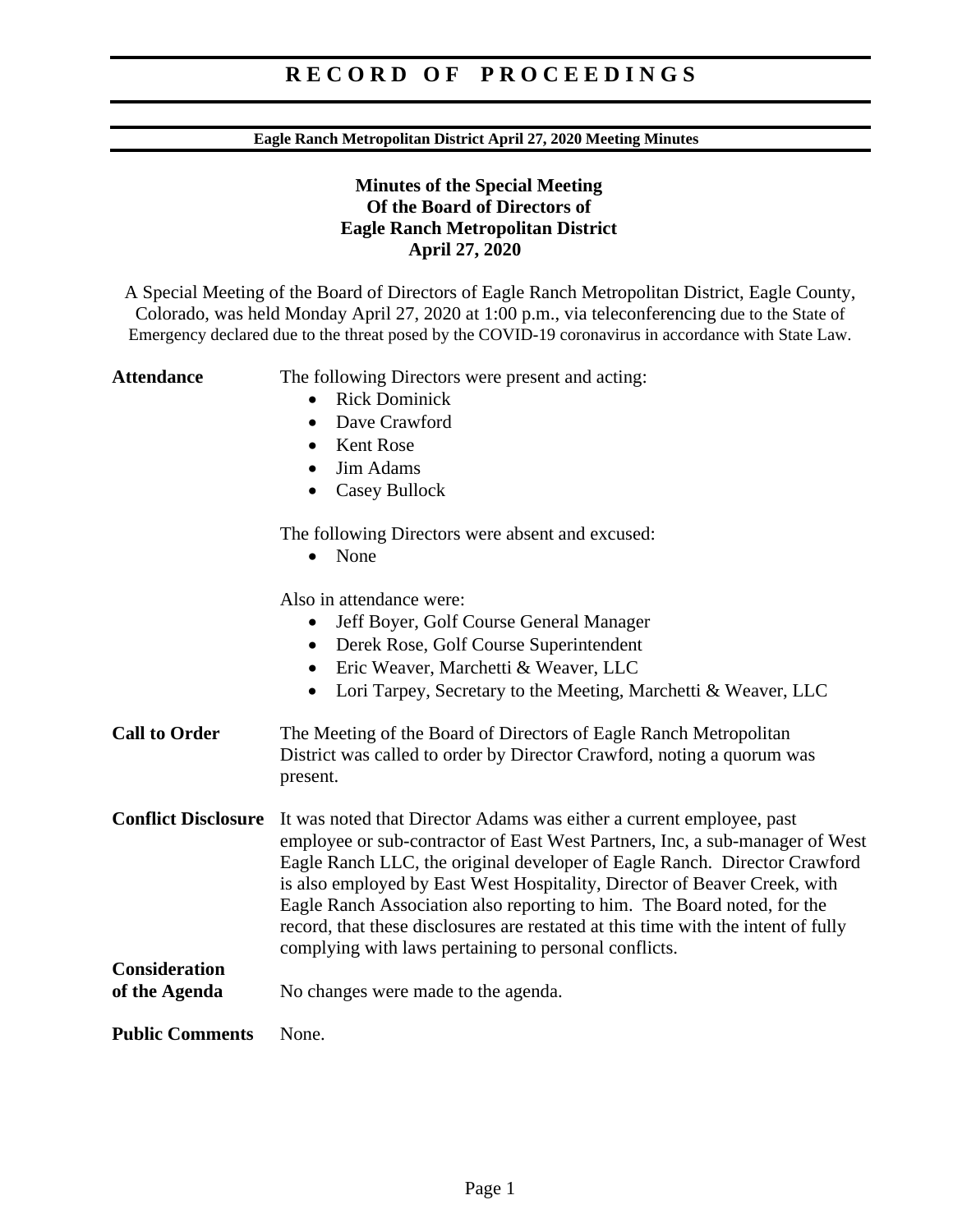#### **Eagle Ranch Metropolitan District April 27, 2020 Meeting Minutes**

#### **Goodman Modified Fence Variance Request**

 Discussion took place regarding a potential fence variance. Board members unanimously agreed that landscaping & signage would be best option as opposed to approving a fence variance.

#### **Golf Operations for 2020 Season- COVID-19**

 Mr. Boyer notified the board that the course opened today and that every tee time was booked from 9am-6pm and tee times are expanded starting Friday. They have 15 min increments between tee times. Protocols established that carts are allowed at one rider per cart unless from the same family. He said they don't have the driving range open yet, but they would likely open the driving range soon and are reviewing how to ensure compliance with Eagle County's requirements. Food and beverage is offering take-out, but that dine-in service is not allowed, even for outdoor dining on the patio.

 Discussion ensued regarding whether cart fees need to be increased to offset the increased cost for sterilization and to potentially subsidize the loss of tips to outside staff. Mr. Boyer will research what other courses are doing and if they're charging additional fees for carts. Board and management agree that anyone who already purchased cart punch card or pass will not have to pay an additional surcharge and would only be for future purchases.

 Mr. Boyer informed the Board that they have increased cleaning of restrooms to twice per day.

**Adjournment** There being no further business to come before the Board and upon motion duly made and seconded it was unanimously

> **RESOLVED** to adjourn the meeting of the Eagle Ranch Metropolitan District Board of Directors held April 27, 2020.

> > Respectfully Submitted,

Lori Tarpey# Secretary to the Meeting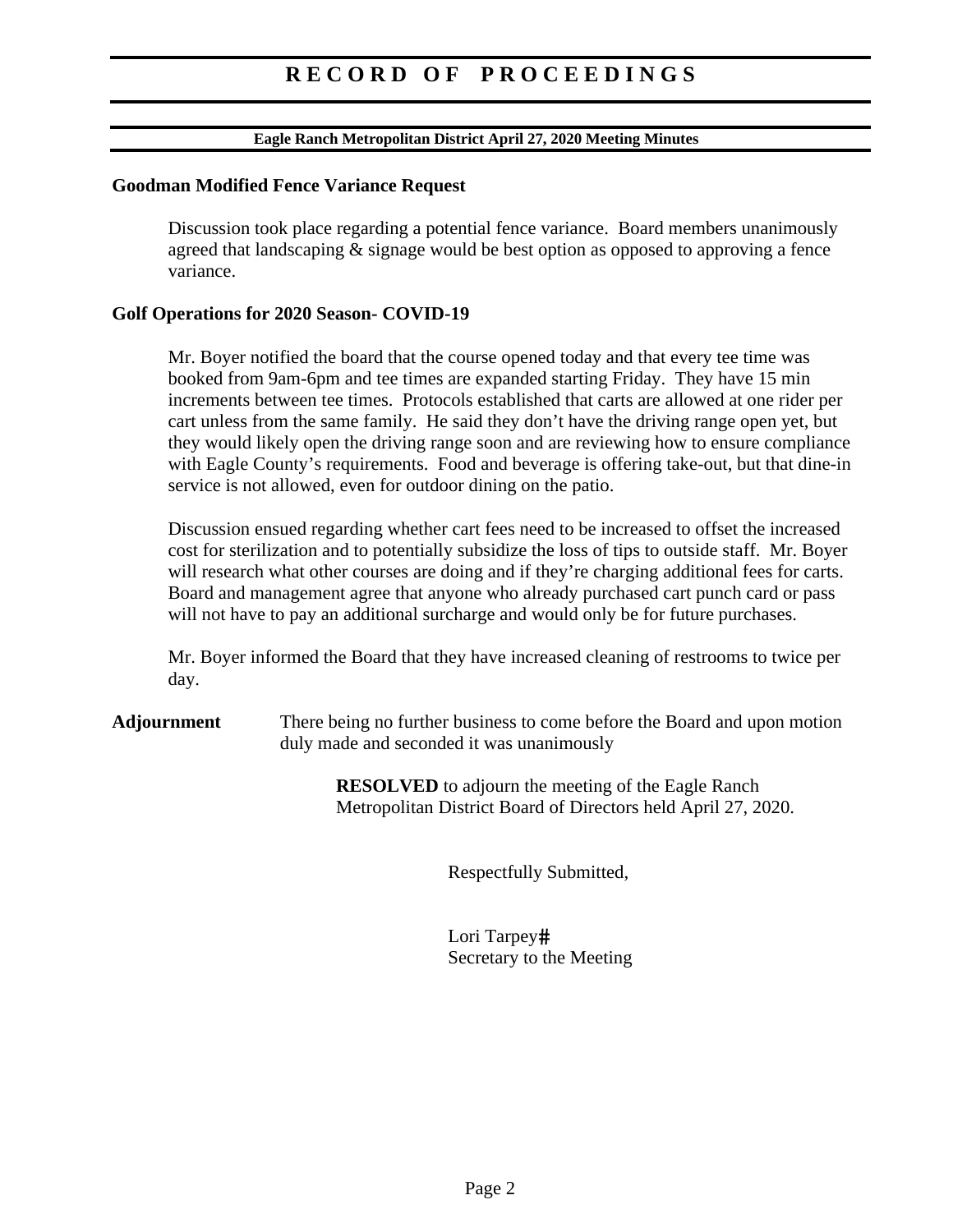#### **Eagle Ranch Metropolitan District May 19, 2020 Meeting Minutes**

### **Minutes of the Special Meeting Of the Board of Directors of Eagle Ranch Metropolitan District May 19, 2020**

A Special Meeting of the Board of Directors of Eagle Ranch Metropolitan District, Eagle County, Colorado, was held Tuesday May 19, 2020 at 3:00 p.m., via teleconferencing due to the State of Emergency declared due to the threat posed by the COVID-19 coronavirus in accordance with State Law.

Attendance The following Directors were present and acting:

- Rick Dominick
- Dave Crawford
- Kent Rose
- Jim Adams
- Casey Bullock

The following Directors were absent and excused:

• None

Also in attendance were:

- Jeff Boyer, Golf Course General Manager
- Derek Rose, Golf Course Superintendent
- Eric Weaver, Marchetti & Weaver, LLC
- Lori Tarpey, Secretary to the Meeting, Marchetti & Weaver, LLC
- Steve Crowley, property owner
- John Goodman, property owner
- **Call to Order** The Meeting of the Board of Directors of Eagle Ranch Metropolitan District was called to order by Director Crawford, noting a quorum was present.
- **Conflict Disclosure** It was noted that Director Adams was either a current employee, past employee or sub-contractor of East West Partners, Inc, a sub-manager of West Eagle Ranch LLC, the original developer of Eagle Ranch. Director Crawford is also employed by East West Hospitality, Director of Beaver Creek, with Eagle Ranch Association also reporting to him. The Board noted, for the record, that these disclosures are restated at this time with the intent of fully complying with laws pertaining to personal conflicts. **Consideration**
- **of the Agenda** No changes were made to the agenda.
- **Minutes** The Board reviewed the minutes of the March 23, April 6, and April 27, 2020 meetings. By motion duly made and seconded it was unanimously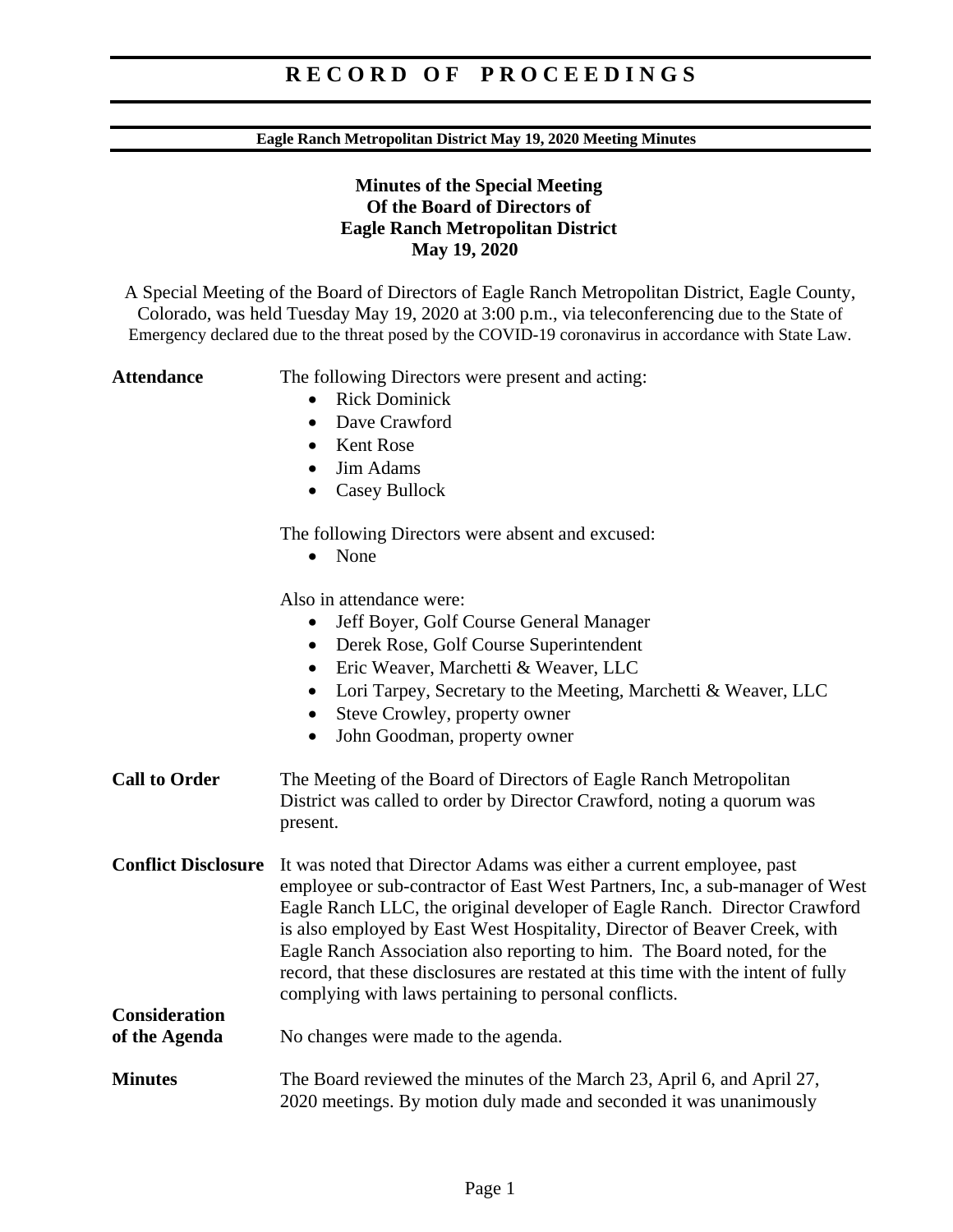#### **Eagle Ranch Metropolitan District May 19, 2020 Meeting Minutes**

**RESOLVED** to approve the March 23, April 6, and April 27, 2020 meeting minutes as presented.

**Minutes** Unanimously approved the March 23, April 6, and April 27, 2020 minutes.

#### **Public Comments**

#### **Damage to golf course:**

Discussion took place regarding the state of the golf course following concerns presented by Steve Crowley. Management agreed that there was significant damage from voles and ground squirrels, outlining the course of action they've taken to address this issue (extermination/re-seeding), along with photos showing improvement from the time that Mr. Crowley first contacted the board. The board and management also discussed how to mitigate vole and ground squirrel damage in the future, including potentially partnering with Town of Eagle and/or Eagle Ranch HOA in pest control. Steve thanked the board for realizing how important this asset is to the community and home values. The Board thanked Steve for him input and the public comment

#### **Goodman Modified Fence Variance Request**

 John Goodman introduced himself and clarified his request for a fence variance, which was a request to the Eagle Ranch HOA, not the metro district. The request for a variance is a result of golfers and dogs coming onto their property. The board discussed his concerns and options to address his concerns, including various types and locations of a fence, signage, and landscaping and whom would be responsible for the cost.

#### **Managers Report**

Mr. Boyer discussed golf course operations. Pass sales were great until COVID, but rebounded pretty well after they were able to open on 4/27. Green fees were down due to 3 weeks not open, as compared to previous years. He said that they're losing green fees due to additional time (15 min increments) required between tee times in order to maintain sufficient social distancing. They will be moving to 10 min increment tee times on Thursday, which should allow more tee times and increase green fees. Food and beverage hasn't been allowed to offer dine-in or patio service until May 25, which is causing loss of F&B revenue. The tournaments that were scheduled to take place during May & June have rescheduled for August  $\&$  Sept, so these may increase  $F\&B$  revenues this fall.

Mr. Boyer asked the Board to weigh in on how they should handle staffing costs to react to reduction in revenues. The Board agreed to allow Mr. Boyer to make decisions regarding expenditures, as long as they were within the adopted budget as they do not wat to decrease the levels of service or maintenance provided.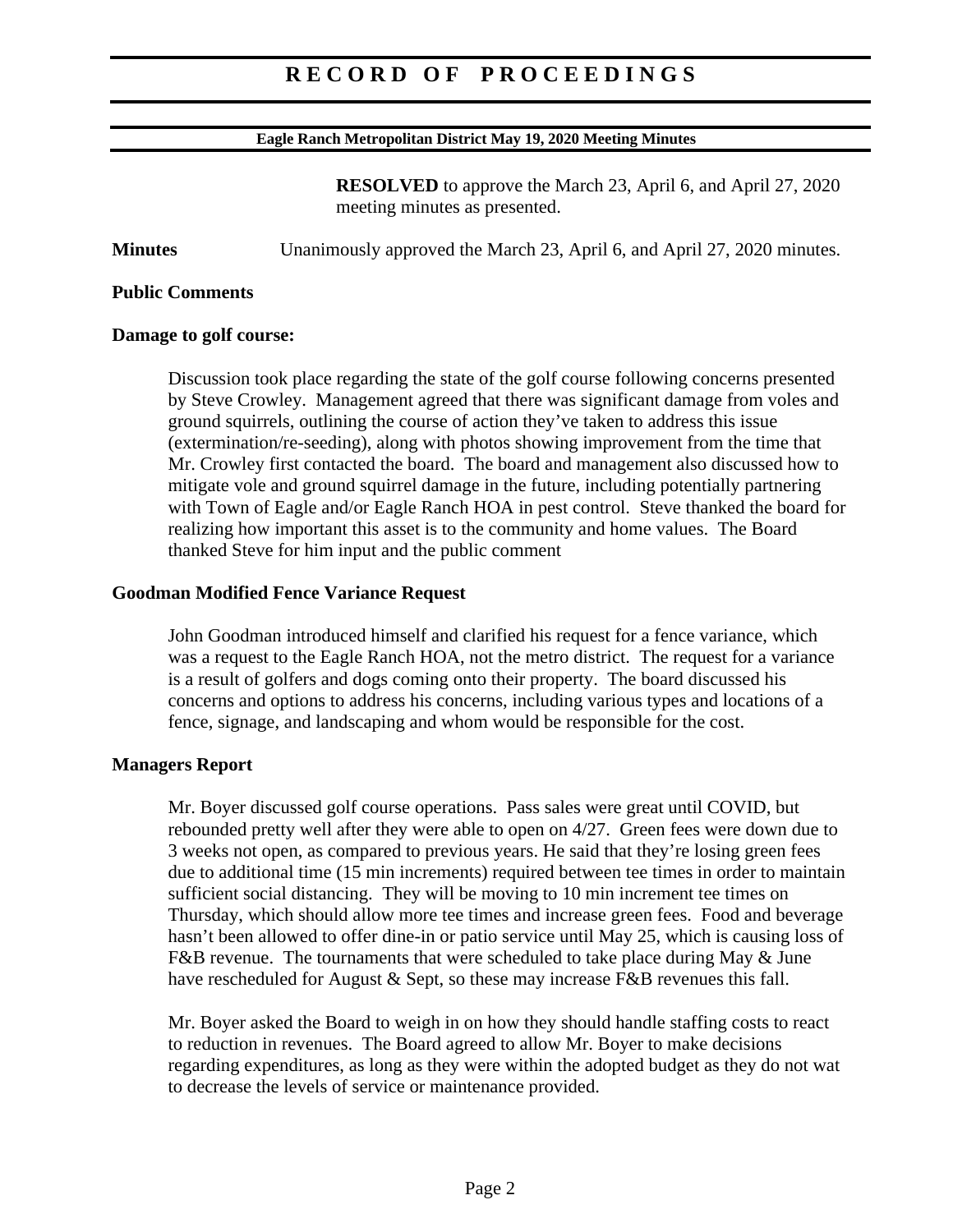#### **Eagle Ranch Metropolitan District May 19, 2020 Meeting Minutes**

Mr. Weaver discussed YTD financials as compared to 2020 forecast. The Board agreed that they should revisit the budget as compared to forecast again at the next board meeting to see if revenues have rebounded or if more drastic cost saving measures need to be implemented.

 Golf Rates: Board unanimously agrees to keep cart fees unchanged and not include COVID impact fee.

Mr. Boyer asked for additional clarification on Mr. Goodmans request for a fence variance. The Board agreed that aesthetically pleasing signage on right side of cart path next to Goodman property should be the first step. The Board would like the Goodmans to check back in after 90 days if signage hasn't solved the problem of people entering the Goodmans' property. The Metro District does not approve a fence on golf course property, but encourages other measures including in signage and landscaping as approved by the Design Review Board. Golf Course Management is going to work on design of the signs.

#### **Financial Statements**

|                                                  | Mr. Weaver presented the April 30, 2020 financial statements. The District<br>is lacking in golf revenues but has seen some savings in expenses and these<br>variances will continue to be monitored throughout the season. |  |
|--------------------------------------------------|-----------------------------------------------------------------------------------------------------------------------------------------------------------------------------------------------------------------------------|--|
| <b>Audit</b>                                     | Mr. Weaver presented the 2019 audit report, noting that the District had<br>again received an unqualified or "clean" opinion. Upon a motion duly made<br>and seconded it was unanimously                                    |  |
| <b>RESOLVED</b> to accept the 2019 audit report. |                                                                                                                                                                                                                             |  |
| <b>Accounts Payable</b>                          | Upon review and by motion duly made and seconded it was unanimously                                                                                                                                                         |  |
|                                                  | <b>RESOLVED</b> to approve and ratify the accounts payable listing, as<br>presented.                                                                                                                                        |  |
| <b>Next meeting</b>                              | The District's next meeting is scheduled for August 18, 2020.                                                                                                                                                               |  |
| Adjournment                                      | There being no further business to come before the Board and upon motion<br>duly made and seconded it was unanimously                                                                                                       |  |
|                                                  | <b>RESOLVED</b> to adjourn the meeting of the Eagle Ranch<br>Metropolitan District Board of Directors held May 19, 2020.                                                                                                    |  |
|                                                  |                                                                                                                                                                                                                             |  |

Respectfully Submitted,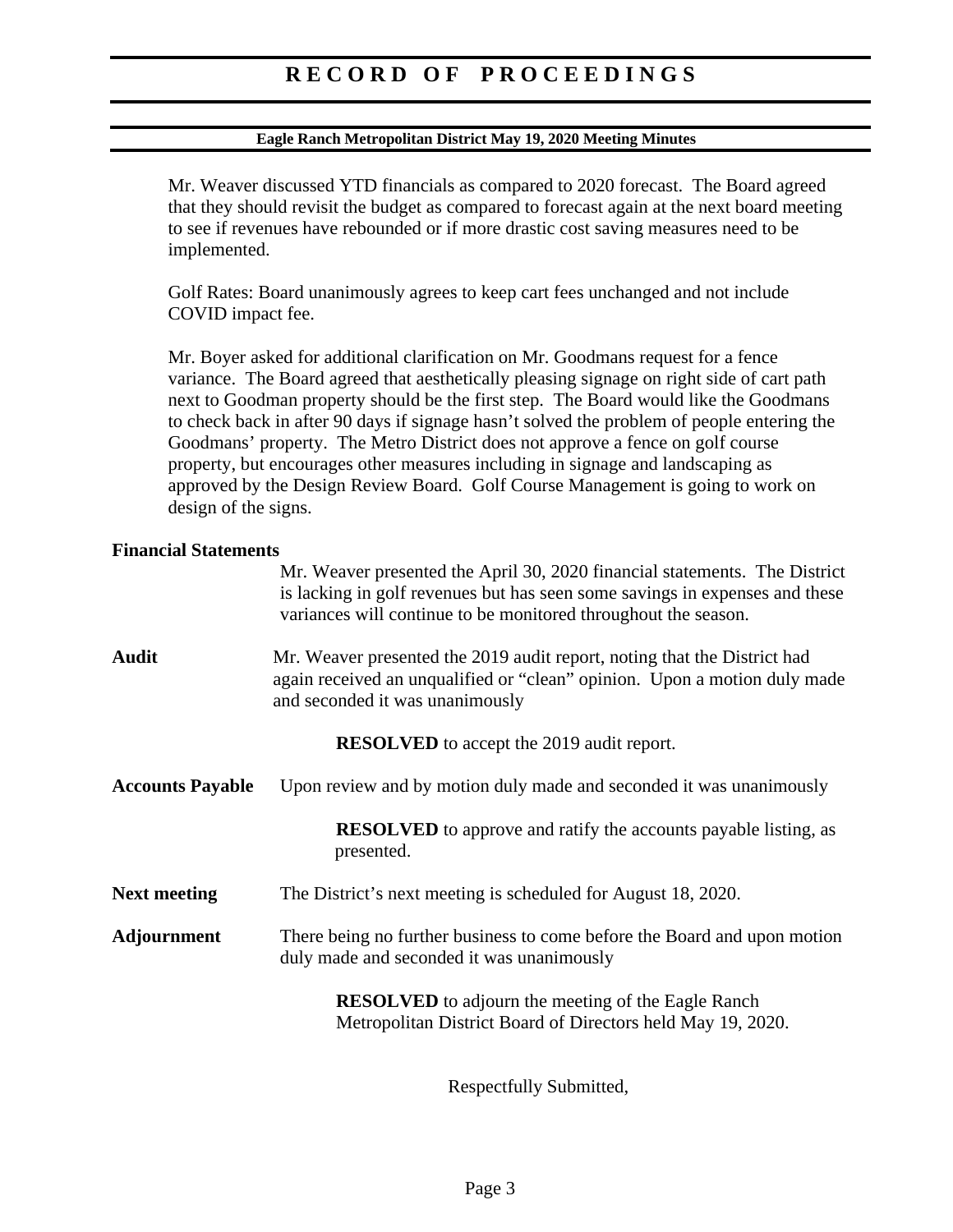# **Eagle Ranch Metropolitan District May 19, 2020 Meeting Minutes**

Lori Tarpey# Secretary to the Meeting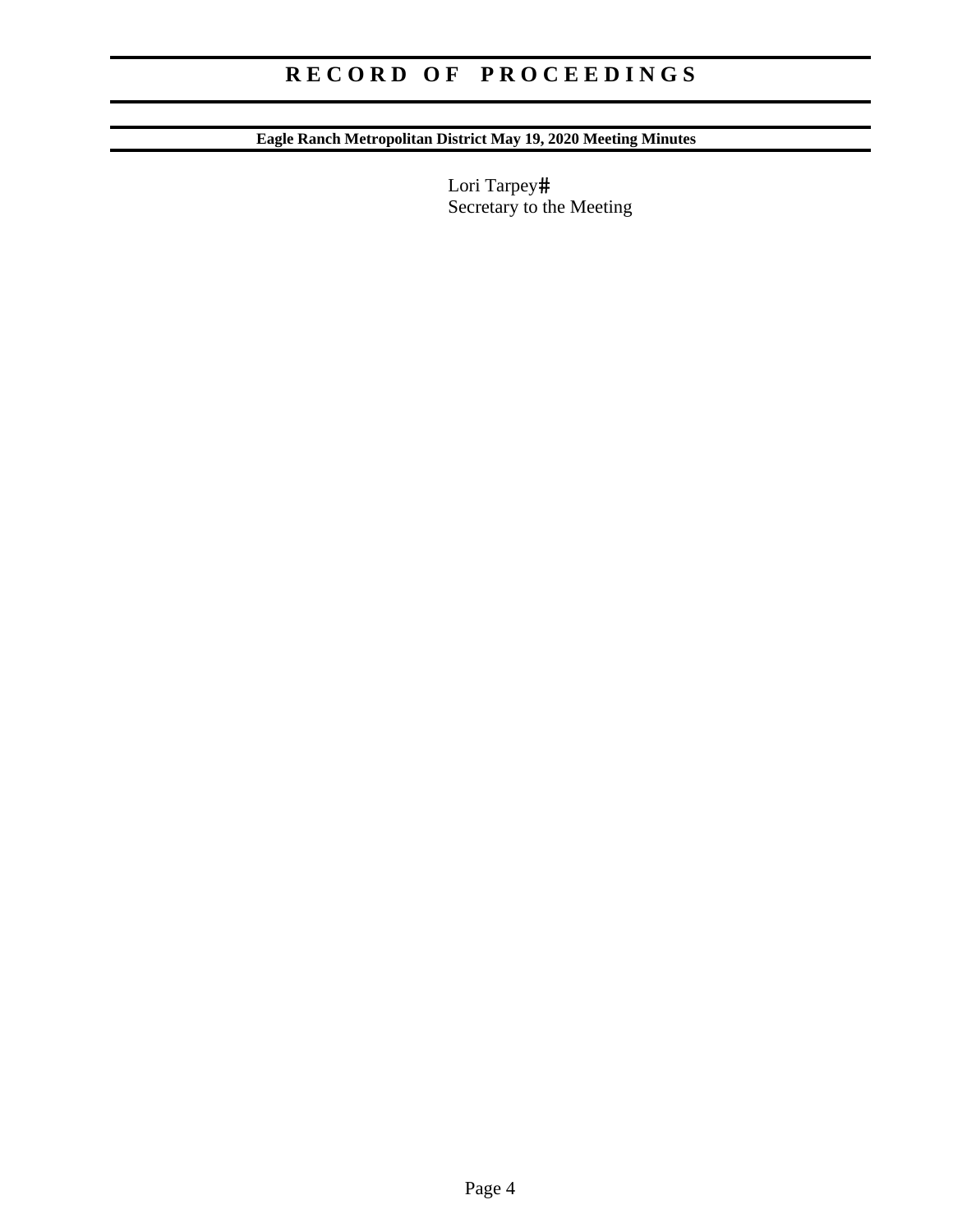#### **Eagle Ranch Metropolitan District August 18, 2020 Meeting Minutes**

### **Minutes of the Special Meeting Of the Board of Directors of Eagle Ranch Metropolitan District August 18, 2020**

A Special Meeting of the Board of Directors of Eagle Ranch Metropolitan District, Eagle County, Colorado, was held Tuesday August 18, 2020 at 3:00 p.m., via teleconferencing due to the State of Emergency declared due to the threat posed by the COVID-19 coronavirus in accordance with State Law.

Attendance The following Directors were present and acting:

- Rick Dominick
- Dave Crawford
- Kent Rose
- Jim Adams
- Casey Bullock

The following Directors were absent and excused:

• None

Also in attendance were:

- Jeff Boyer, Golf Course General Manager
- Derek Rose, Golf Course Superintendent
- Eric Weaver, Marchetti & Weaver, LLC
- Lori Tarpey, Secretary to the Meeting, Marchetti & Weaver, LLC
- Steve Crowley, property owner
- **Call to Order** The Meeting of the Board of Directors of Eagle Ranch Metropolitan District was called to order by Director Crawford, noting a quorum was present.
- **Conflict Disclosure** It was noted that Director Adams was either a current employee, past employee or sub-contractor of East West Partners, Inc, a sub-manager of West Eagle Ranch LLC, the original developer of Eagle Ranch. Director Crawford is also employed by East West Hospitality, Director of Beaver Creek, with Eagle Ranch Association also reporting to him. The Board noted, for the record, that these disclosures are restated at this time with the intent of fully complying with laws pertaining to personal conflicts. **Consideration**
- **of the Agenda** No changes were made to the agenda.
- **Public Comments** Mr. Crowley commented on the state of the golf course stating that it has improved significantly since the spring but asked if there was a plan for continued improvement and revitalization of the course. Director Crawford commented that management and staff regularly review the list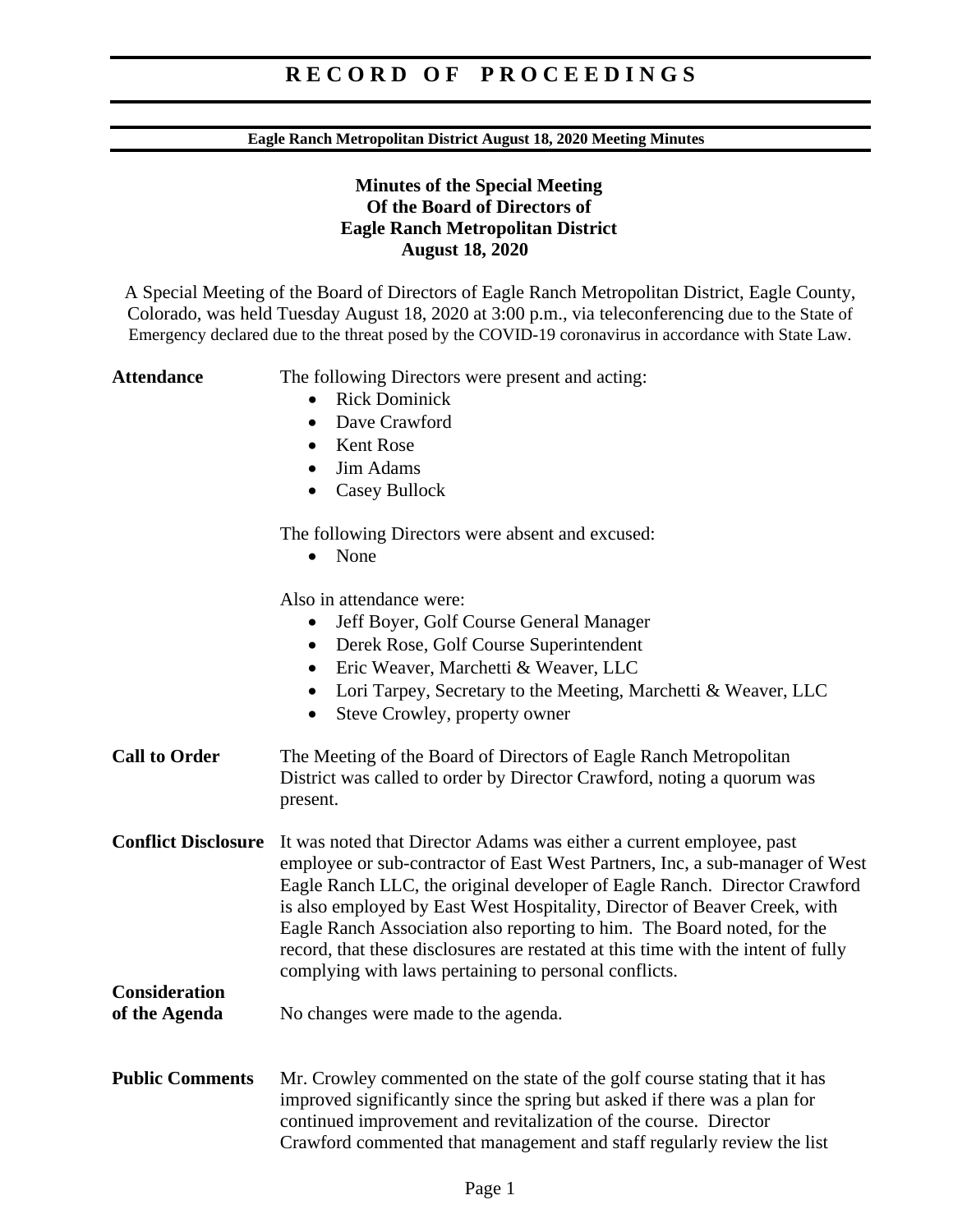## **Eagle Ranch Metropolitan District August 18, 2020 Meeting Minutes**

|                         | of capital projects, including wish list items, and compare to funds<br>available. Mr. Crowley commented on the tee boxes needing replacement<br>and suggested using hitting mats to protect the driving range hitting<br>surface. He inquired how to get his wish list of capital projects in front of<br>the board. Mr. Weaver commented saying this is done during the budget<br>process and discussed the capital replacement study that Borne Engineering<br>prepared. Mr. Crowley stated that he would hope that the golf course<br>would reserve some of the profit from green fees to put towards capital<br>projects. Director Crawford thanked Mr. Crowley for his time and said the<br>board would take his comments under consideration.                                                                                                                               |
|-------------------------|------------------------------------------------------------------------------------------------------------------------------------------------------------------------------------------------------------------------------------------------------------------------------------------------------------------------------------------------------------------------------------------------------------------------------------------------------------------------------------------------------------------------------------------------------------------------------------------------------------------------------------------------------------------------------------------------------------------------------------------------------------------------------------------------------------------------------------------------------------------------------------|
| <b>Minutes</b>          | The Board reviewed the minutes of the May 19, 2020 meeting. By motion<br>duly made and seconded it was unanimously                                                                                                                                                                                                                                                                                                                                                                                                                                                                                                                                                                                                                                                                                                                                                                 |
|                         | <b>RESOLVED</b> to approve the May 19, 2020 meeting minutes as<br>presented.                                                                                                                                                                                                                                                                                                                                                                                                                                                                                                                                                                                                                                                                                                                                                                                                       |
| <b>Manager's Report</b> |                                                                                                                                                                                                                                                                                                                                                                                                                                                                                                                                                                                                                                                                                                                                                                                                                                                                                    |
|                         | Mr. Boyer commented on how drastic the turnaround from May to July<br>was. Member rounds, green fees, and guest rounds were all significantly<br>higher than last year. He also commented on the increase in merchandise<br>and food & beverage sales. Director Crawford asked if we are losing any<br>tee times/day due to increased timing spacing for COVID. Mr. Boyer<br>responded saying that tee time spacing is still at 12 minutes but will be<br>reduced to 10 min on August 31. Mr. Boyer said that expenses overall<br>were lower than prior year, but that wages are higher than last year as a<br>result of increase in wages to be competitive, and ranger/starter wages to<br>enforce regulations. Mr. Boyer discussed the capital budget and also some<br>graffiti on the bathrooms. The painting contractor repainted over the<br>graffiti for free the next day. |
|                         | The staff is decreasing this week as many are going back to school.                                                                                                                                                                                                                                                                                                                                                                                                                                                                                                                                                                                                                                                                                                                                                                                                                |
|                         | Mr. Rose discussed the water situation. They received a call from the<br>Town of Eagle to cut water usage in half. Mr. Rose said the drought is the<br>worst he has seen in 20 years.                                                                                                                                                                                                                                                                                                                                                                                                                                                                                                                                                                                                                                                                                              |
| <b>Other Business:</b>  | Director Dominick discussed the golf course survey comments and said<br>that the pace of play seemed really good. Comments included many<br>discussing their dislike for the GPS. Some comments recommended<br>changing the flag colors to designate front, middle, and back tees. Mr.<br>Boyer mentioned that he gets an email every time someone completes a<br>survey and tries to address each comment as soon as possible.                                                                                                                                                                                                                                                                                                                                                                                                                                                    |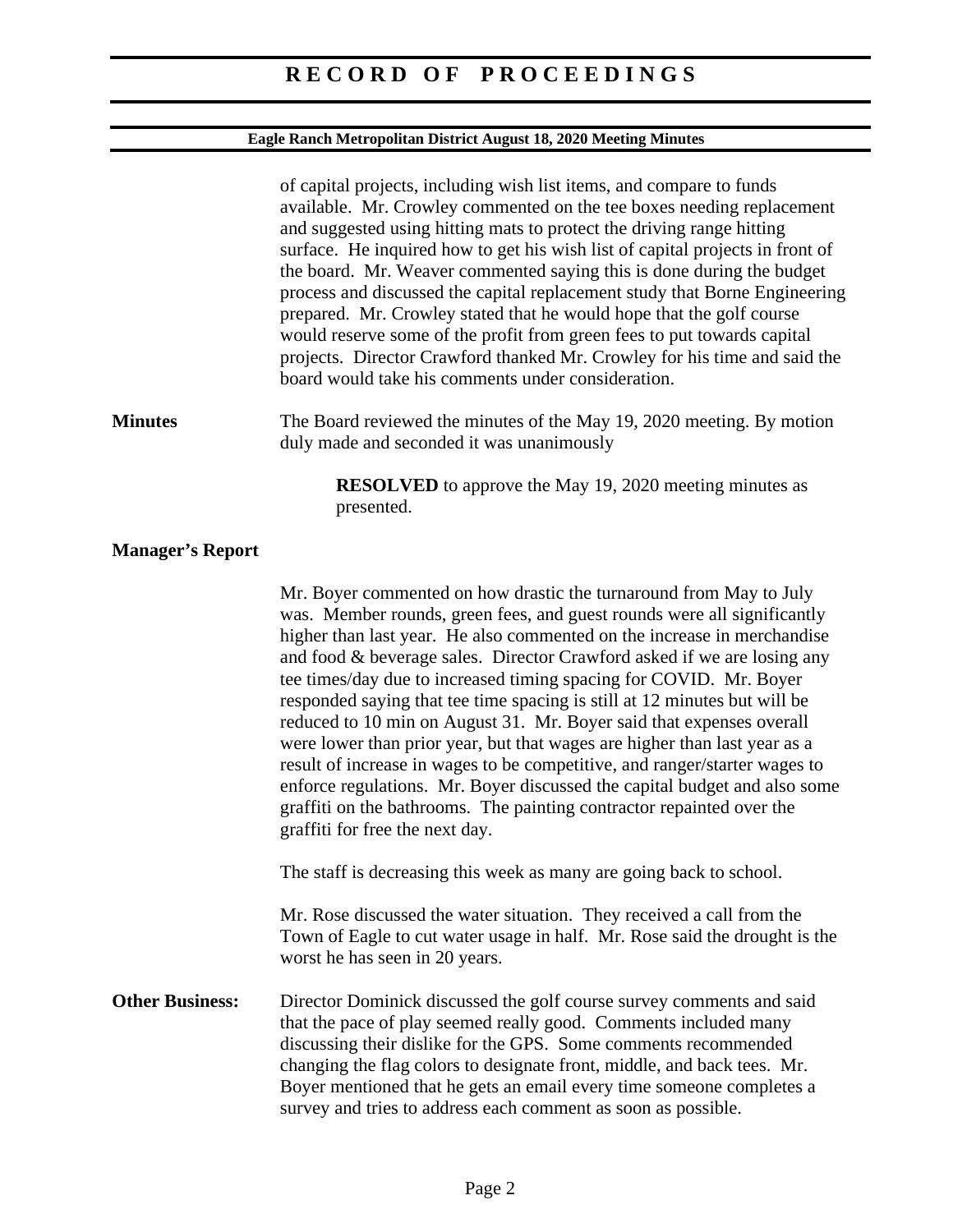### **Eagle Ranch Metropolitan District August 18, 2020 Meeting Minutes**

## **Financial Statements:**

|                         | Mr. Weaver presented the financial report through July 31, 2020, noting<br>that the District is doing well compared to budget due to the strong demand<br>at the golf course. |  |
|-------------------------|-------------------------------------------------------------------------------------------------------------------------------------------------------------------------------|--|
| <b>Accounts Payable</b> | Upon review and by motion duly made and seconded it was unanimously                                                                                                           |  |
|                         | <b>RESOLVED</b> to approve and ratify the accounts payable listing, as<br>presented.                                                                                          |  |
| <b>Next meeting</b>     | The District's next meeting is scheduled for October 20, 2020.                                                                                                                |  |
| Adjournment             | There being no further business to come before the Board and upon motion<br>duly made and seconded it was unanimously                                                         |  |
|                         | <b>RESOLVED</b> to adjourn the meeting of the Eagle Ranch<br>Metropolitan District Board of Directors held August 18, 2020.                                                   |  |
|                         | Respectfully Submitted,                                                                                                                                                       |  |

Lori Tarpey Secretary to the Meeting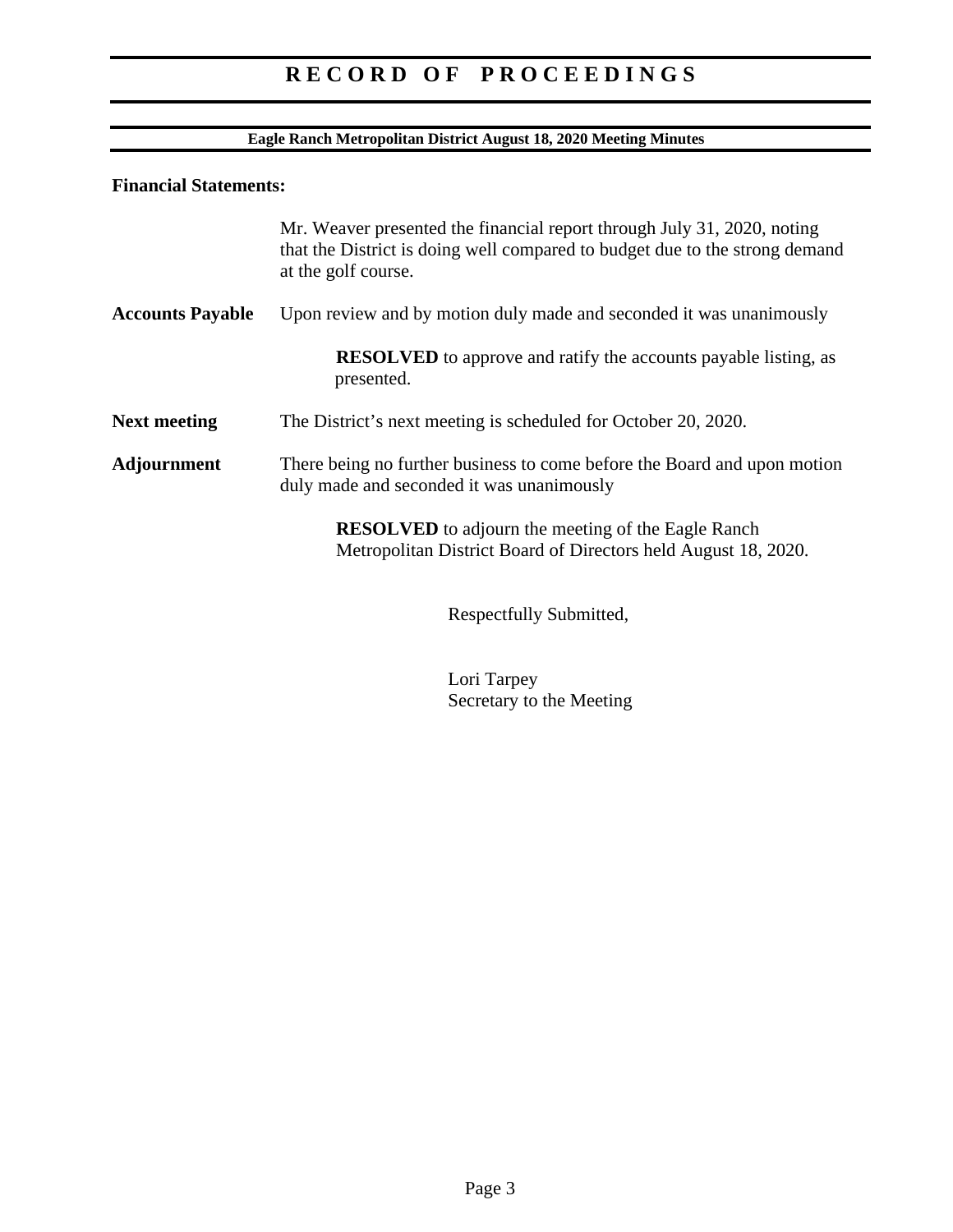**Eagle Ranch Metropolitan District November 17, 2020 Meeting Minutes** 

#### **Minutes of the Special Meeting Of the Board of Directors of Eagle Ranch Metropolitan District November 17, 2020**

A Special Meeting of the Board of Directors of Eagle Ranch Metropolitan District, Eagle County, Colorado, was held Tuesday November 17, 2020 at 3:00 p.m., via teleconferencing due to the State of Emergency declared due to the threat posed by the COVID-19 coronavirus in accordance with State Law.

**Attendance** The following Directors were present and acting:

- Rick Dominick
- Dave Crawford
- Kent Rose
- Jim Adams
- Casey Bullock

The following Directors were absent and excused:

• None

Also in attendance were:

- Jeff Boyer, Golf Course General Manager
- Derek Rose, Golf Course Superintendent
- Eric Weaver, Marchetti & Weaver, LLC
- Lori Tarpey, Secretary to the Meeting, Marchetti & Weaver, LLC

| <b>Call to Order</b> | The Meeting of the Board of Directors of Eagle Ranch Metropolitan<br>District was called to order by Director Crawford, noting a quorum was<br>present. |  |
|----------------------|---------------------------------------------------------------------------------------------------------------------------------------------------------|--|
|                      | <b>Conflict Disclosure</b> Director Crawford is employed by East West Hospitality, Director of Beaver                                                   |  |

Creek, with Eagle Ranch Association also reporting to him. The Board noted, for the record, that these disclosures are restated at this time with the intent of fully complying with laws pertaining to personal conflicts. **Consideration** 

**of the Agenda** No changes were made to the agenda. Public Comments None. **Minutes** The Board reviewed the minutes of the August 18, 2020 meeting. By motion duly made and seconded it was unanimously

**RESOLVED** to approve the August 18, 2020 meeting minutes as presented.

Page 1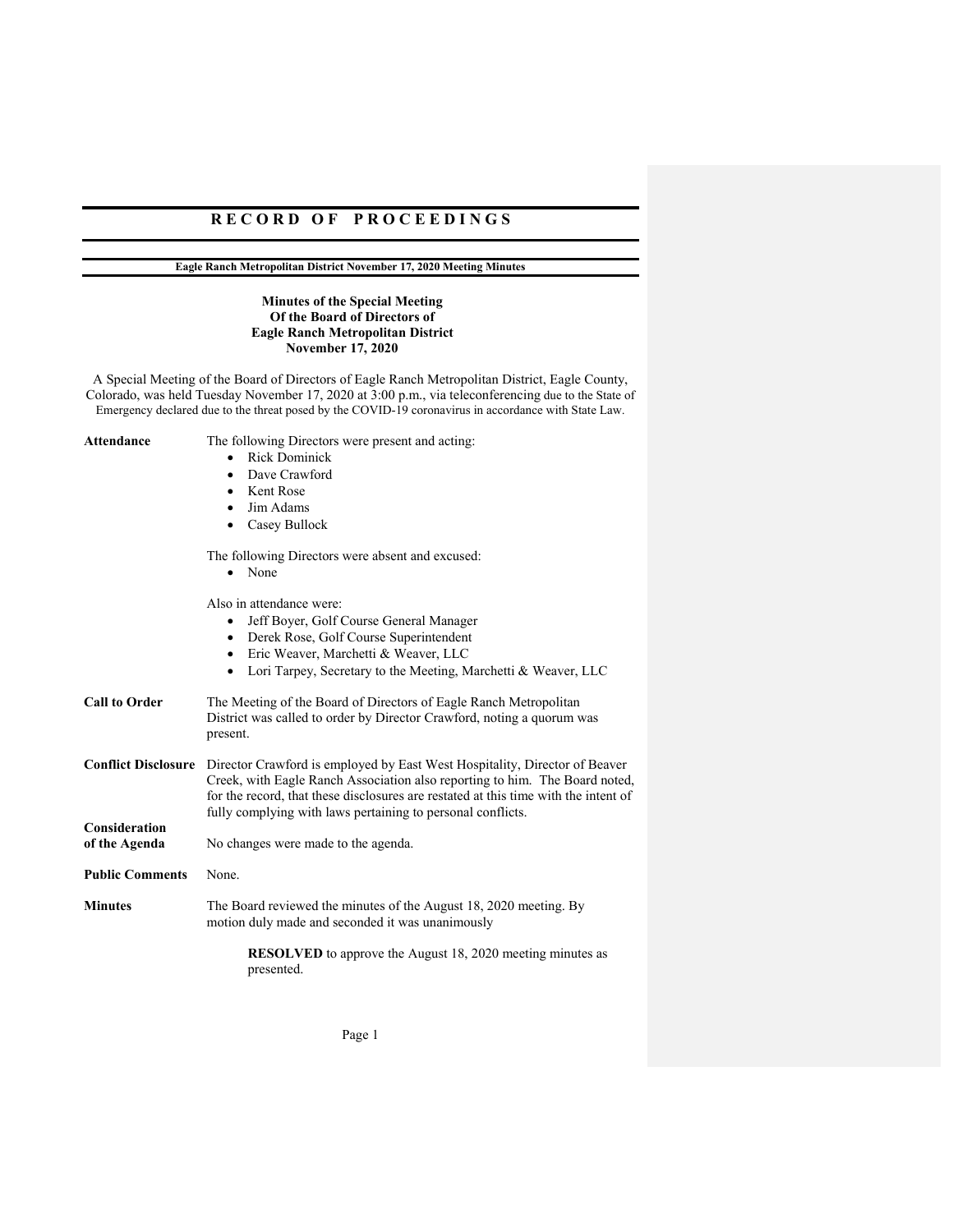|                                       | Eagle Ranch Metropolitan District November 17, 2020 Meeting Minutes                                                                                                                                                                                                                                                                 |                                                                       |
|---------------------------------------|-------------------------------------------------------------------------------------------------------------------------------------------------------------------------------------------------------------------------------------------------------------------------------------------------------------------------------------|-----------------------------------------------------------------------|
| 2021 Meeting<br>Calendar              | The Board renewieved the proposed meeting calendar for 2021 and<br>determined it would be best - They decided to move the first meeting of<br>the year to Feb 2 <sup>nd</sup> . The meeting calendar will be officially approved at the<br>first Regular meeting of fter the first of January 2021.                                 |                                                                       |
| <b>Other Business</b>                 | Board discussed complaints about dogs from homeowners and agreed to<br>write a letter notifying homeowners that they are unable to deal with<br>animal complaints and directing homeowners to contact Eagle County<br>Animal Control.                                                                                               | Formatted: Indent: Hanging: 1.5"                                      |
| <b>Manager's Report</b>               | Mr. Boyer reviewed the Managers Report and provided a recap of the 2020<br>Golf season, noting that the operation had an outstanding year with a<br>dramatic increase in golf rounds to date.                                                                                                                                       |                                                                       |
| <b>Financial</b><br><b>Statements</b> |                                                                                                                                                                                                                                                                                                                                     | Formatted: Indent: Left: 0", Hanging: 1.5", Tab stops: Not<br>at $2"$ |
|                                       | Mr. Weaver presented the financial report through October 31, 2020, noting that the District is<br>running favorable to budget to the better than budgeted operations of the<br>golf course. He discussed that the 2011 Bonds are callable in Dec 2021, so<br>will revisit whether a refunding makes sense towards the end of 2021. | Formatted: Indent: Hanging: 1.5", Tab stops: Not at 2"                |
| 2021 Budget-Proposal:                 | Mr. Boyer discussed some of his assumptions used in preparing the 2021<br>budget. He exercised conservative budgeting based on 24,000 rounds and<br>used this number as a base for F&B/round, rentals/round, etcand other<br>related assumptions.                                                                                   |                                                                       |
|                                       | Mr. Boyer discussed capital projects included in budget. Discussion<br>ensued regarding F&B hours and whether they want to invest in capital<br>projects for F&B to increase F&B and the impacts on -operating one costs,<br>or not.                                                                                                |                                                                       |
|                                       | <b>MrDirector.</b> Dominick suggested defining a core mission for the golf<br>course to ensure that they're aligning expenditures with the core mission.<br>Mr. Boyer and Mr. Dominick will work together and will revisit capital<br>projects at the next board meeting.                                                           |                                                                       |
|                                       | Mr. Boyer would like to defer discussion of 2021 rates until Feb 2021<br>meeting. He also noted that the budget for credit card fees will need to be<br>adjusted to be in line with the projected revenues.                                                                                                                         |                                                                       |
|                                       | Page 2                                                                                                                                                                                                                                                                                                                              |                                                                       |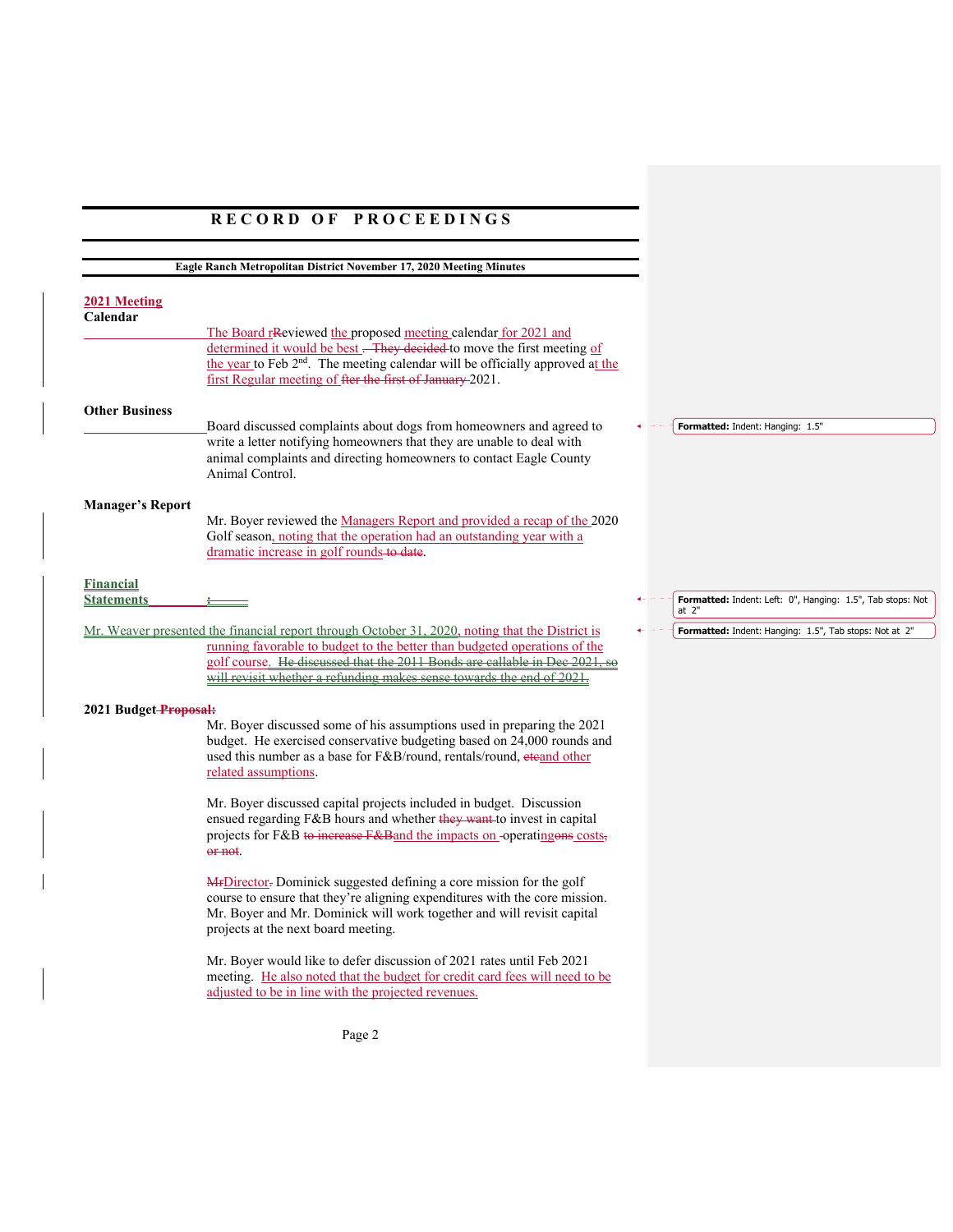#### **Eagle Ranch Metropolitan District November 17, 2020 Meeting Minutes**

#### Mr. Boyer discussed customer survey results.

Mr. Rose discussed the effect the drought had on the course. During 2020, staff spent  $\sim$  240% more hours hand-watering than in 2018. In 2020 there were 18 days 90+ degree weather compared to 7 days in 2018. Average rainfall is was 11 inches in 2018, compared to 5 inches in 2020. MrDirector. Dominick asked about the timing of the irrigation replacement, which was recommended to be in 2025 in reserve study, but is currently anticipated to be replaced during in 2030 after all of the bonds are paid off.

Mr. Weaver provided an overview of the other funds of the District, noting that 2021 is not a revaluation year for properties within the District and therefore it is proposed that the total mill levy remain at 38 mills for 2021 collection. Mr. Weaver also note that although not included in the budget, the 2011 Bonds are callable on December 1. 2021 and a potential refunding will be evaluated later in 2021.

 Mr. Weaver stated that the meeting had been published for the public hearing on the 2021 budget. The public hearing on the 2021 budget was opened and after hearing no public comment the hearing was closed.

#### **Financial Statements:**

Weaver presented the financial report through October 31, 2020. He discussed that the  $2011$ Bonds are callable in Dec 2021, so will revisit whether a refunding makes sense towards the end of 2021.

#### **Public Budget Hearing:**

.

By motion duly made and seconded it was unanimouslyMotion to adopt the 2021 budget, except a small change to credit card fees.

> **RESOLVED** to approve the 2021 budget, subject to a small change in credit card fees; to set the operating mill levy at 25.000 mills and the debt service mill levy at 10.000 mills for a total mill levy of 35.000 mills; and to appropriate funds for spending in 2021, all as documented in the formal budget resolution but subject to minor modifications which may result from the final certification of assessed values.

> > **Formatted:** Indent: Left: 0", Hanging: 1.99", Tab stops: Not at 2"

**Formatted:** Indent: Left: 0", Hanging: 1.5", Tab stops: Not

**Formatted:** Indent: Hanging: 1.5", Tab stops: Not at 2"

**Formatted:** Indent: Left: 0", Hanging: 1.5", Tab stops: Not

at 2"

at 1.5"

Page 3